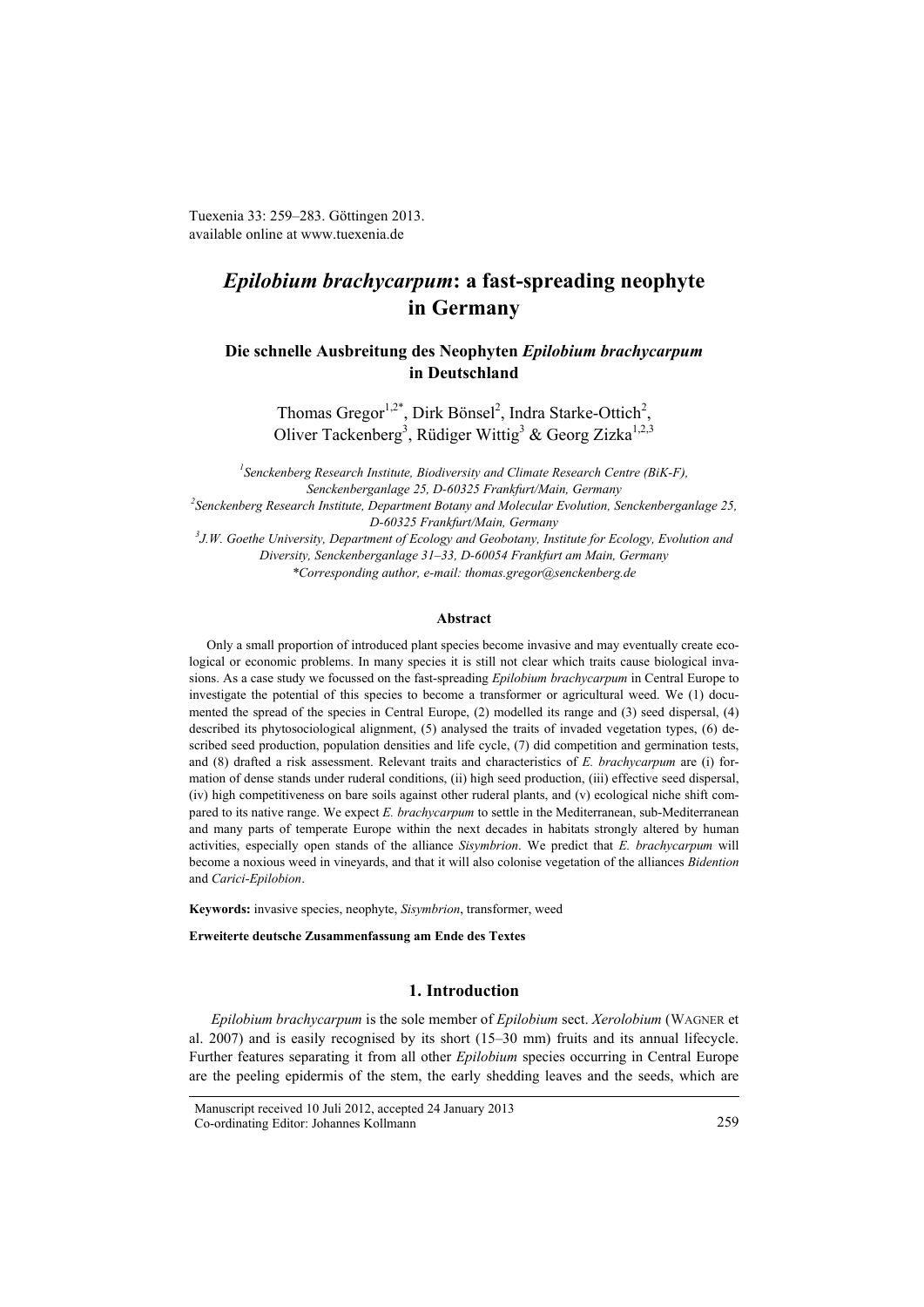constricted near the base and have a deciduous coma. The plants from this region present a small-flowered, self-pollinating form, though large-flowered outcrossing genotypes are known from the original range where the species is highly variable and several taxa have been named. *Epilobium brachycarpum* has a somatic chromosome number of 2n = 24, differing from the usual *Epilobium* number of 2n = 36; indeed, hybrids with other *Epilobium* species are not known. The species originates from Western North America, and its distribution extends from British Columbia in the northwest to California and Baja California in the southwest, from Saskatchewan and the Dakotas in the northeast to New Mexico in the southeast. It is a common plant and grows from sea level to altitudes of up to 3 000 m on dry soils in open or disturbed woodland, grassland, scree and along roadsides (HITCHCOCK et al. 1961, BALDWIN et al. 2012). The plant shows a ruderal strategy (after GRIME 1974), and is known as a weed in vineyards, olive groves and grapefruit plantations. *Epilobium brachycarpum*  has been introduced to South America where it has been described since 1974 from Argentina (SOLOMON 1982) and is now widespread in the provinces of Chubut, Neuquén, Río Negro (ZULOAGA & MORRONE 1999) and Cordoba (herbarium voucher J.G. Seijo 2042 in MO), even extending to Chile (MACAYA & FAÚNDEZ 1998). Recently, *E. brachycarpum* has also reached New Zealand where it was recorded in the *Nothofagus* forest in the Canterbury region of the Ruataniwha Conservation Park (CHANDLER 2009).

Invasions by alien species can lead to environmental change, resulting in economic and biodiversity losses (WILLIAMSON 1996, MCNEELY et al. 2001). However, not every introduction develops into a threat to biodiversity, and it is still difficult to predict the invasive success of a species (MAILLET & LOPEZ-GARCIA 2000, but see RICHARDSON & REJMANEK 2004 for Pinopsida). The DAISIE project (LAMBDON et al. 2008) identified nearly 6 000 alien vascular plant species in Europe, including *E. brachycarpum* naturalised in France and Germany. In Central Europe, the great majority of the species listed in the DAISIE data base fit rather well into the existing ecosystems without altering them substantially or causing a serious decline in other taxa (for Poaceae see SCHOLZ 2011). Furthermore, many neophytes (post-1500 aliens) settle only in habitats not present in pristine landscapes, such as the saline verges of highways (e.g. REZNICEK & CATLING 1987 for *Carex praegracilis* in western North America; SCHNEDLER & BÖNSEL 1989 for *Atriplex micrantha* in Hesse/Germany).

The spread of *E. brachycarpum* in Europe offers the possibility to document an introduction from its earliest stages. Botanists became aware of the unfamiliar species while it was still very rare, and it has been arduously monitored since. However, these data are not based on systematic sampling (DELISLE et al. 2003). Only 20 years after its discovery in Central Europe, *E. brachycarpum* forms huge populations in wastelands in Germany (Fig. 1, Fig. 2). To evaluate the questions if *E. brachycarpum* has the potential to become a transformer, i.e. a plant that changes "the character, condition, form or nature of an ecosystem over a substantial area" (PYŠEK et al. 2004), in Central Europe or if there is a risk that it may become an agricultural weed, we focus on its invasion potential from different perspectives: (1) Reporting spread and current distribution in Central Europe; (2) modelling native and invaded range; (3) modelling seed dispersal; (4) documenting vegetation association in Central Europe; (5) estimating potentially suitable vegetation by comparison of traits of the alliances within the Central European vegetation system; (6) measuring seed production, population densities and life cycle; (7) testing germination and competition, and (8) drafting a risk assessment.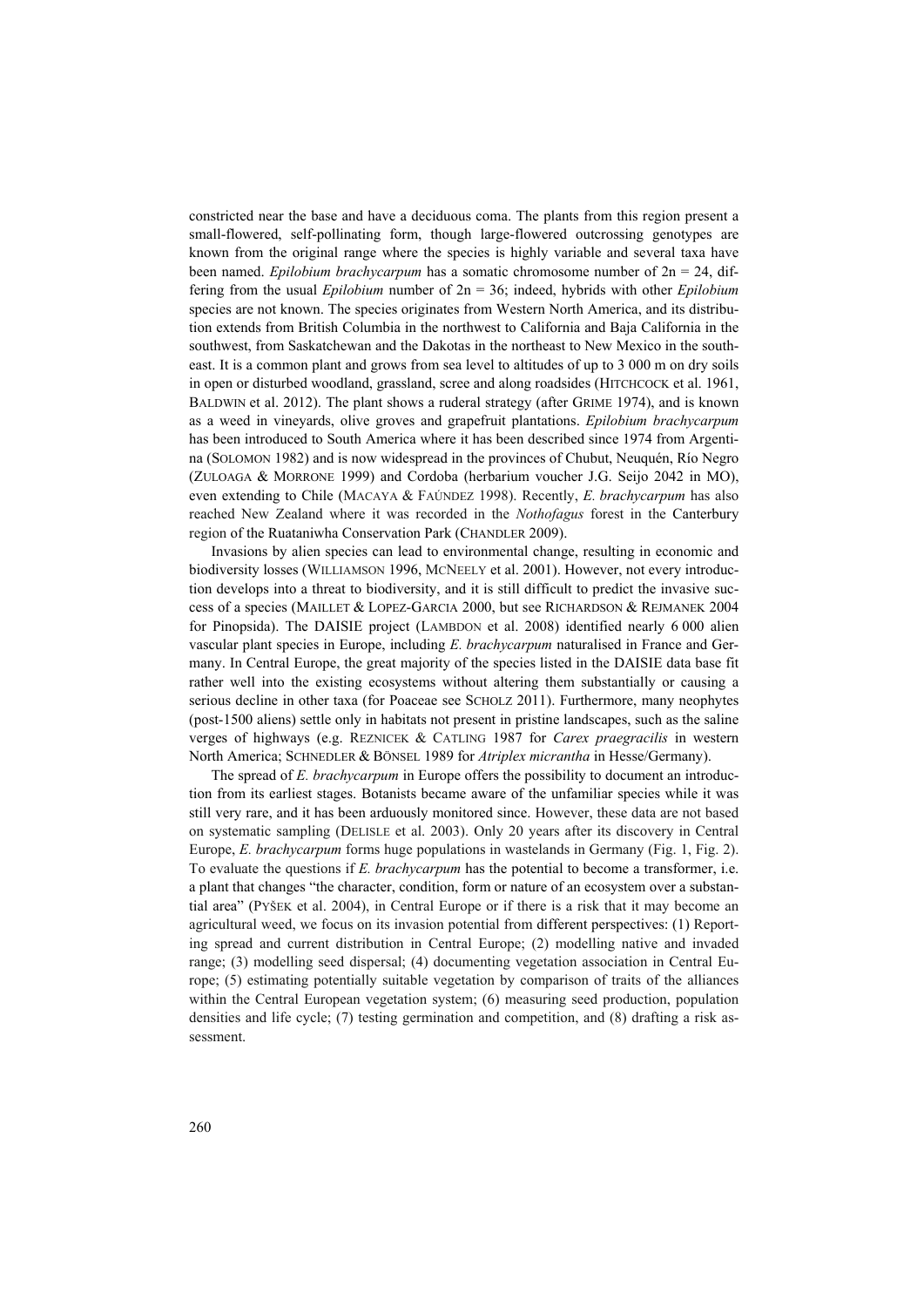

**Fig. 1.** Dense stand of dead *Epilobium brachycarpum* at a former main freight yard Frankfurt/Main, together with flowering *Senecio inaequidens* (October 2009).

**Abb. 1.** Dichter Bestand von abgestorbenem *Epilobium brachycarpum* auf dem ehemaligen Hauptgüterbahnhof in Frankfurt am Main zusammen mit blühendem *Senecio inaequidens* (Oktober 2009).



**Fig. 2.** Seedlings of *Epilobium brachycarpum* at the beginning of the 2-leaf-stage. Former main freight yard Frankfurt/Main (March 2010).

**Abb. 2.** Jungpflanzen von *Epilobium brachycarpum* am Beginn des 2-Blattstadiums. Hauptgüterbahnhof in Frankfurt am Main (März 2010).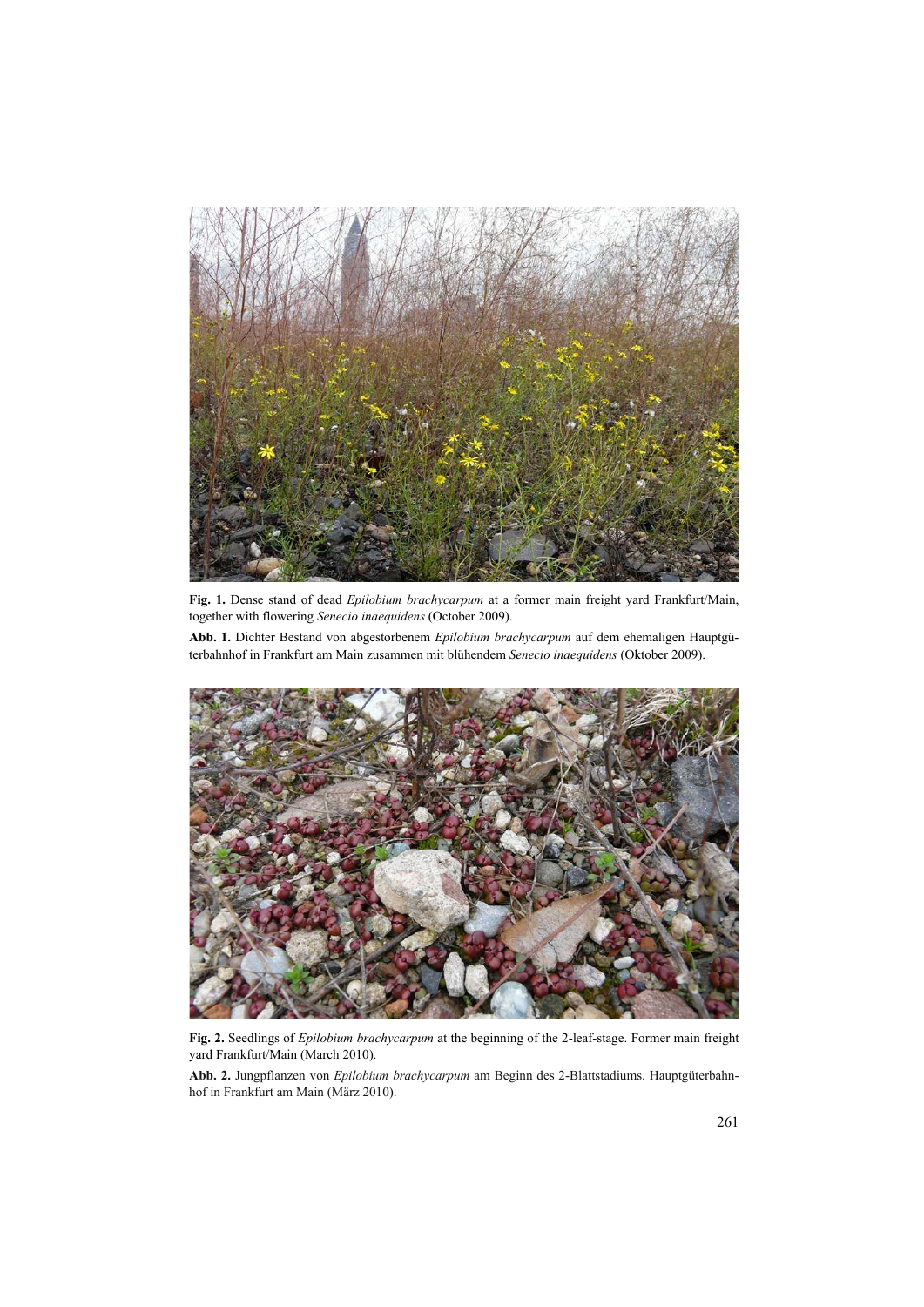# **2. Methods**

# **2.1 Distribution in Central Europe**

Data of the occurrence of *Epilobium brachycarpum* in Europe have been derived from several literature and internet sources as well as from personal communications. A detailed list of all of the included records is available from the corresponding author. The maps used in this study were produced using ArcGIS version 10.

#### **2.2 Range modelling and modelling of seed dispersal**

To establish the occurrence of *E. brachycarpum* in North America, records are derived from a variety of sources. Many of the occurrence data have been accessed through the Global Biodiversity Information Facility database (GBIF Data Portal, www.data.gbif.org). Furthermore, North American herbaria were screened, including ASU, COLO, CSU, NY, OSC, UBC and WTU (acronyms according to THIERS 2012). Altogether 1 330 records have been used for the Ecological Niche Modelling (ENM) of the North American range.

We computed the habitat suitability in order to analyse the current range of *E. brachycarpum* – that native to North America and the invaded range in Europe – using the programme MAXENT (PHILLIPS & DUDÍK 2008). As environmental variables we used altitude and a set of bioclimatic variables that characterise the current climate (1950–2000) and are frequently used in range modelling. These data were derived from the WorldClim global climate database (www.worldclim.org, HIJMANS et al. 2005). Using the 19 presented bioclimatic variables, we selected a subset of seven less-correlated variables (ELITH et al. 2006) which are related to species ranges in many studies: Annual Mean Temperature, Mean Diurnal Range, Temperature Seasonality, Mean Temperature of Warmest Quarter, Precipitation Seasonality, Precipitation of Wettest Quarter and Precipitation of Driest Quarter (for a similar approach see CUNZE et al. 2013). We also considered proportional estimates for the vegetation cover, namely herbaceous vegetation and bare ground (HANSEN et al. 2003a, b, c). We computed the ecological niche from the North American dataset, i.e. the ecological niche in the native range. Subsequently, we projected this niche to Europe – i.e. the adventive range – and compared this with the current occurrences. In MAXENT 30% of the species occurrence data was used as the test dataset, and the maximal number of background points was set to 10 000. We used only the linear features, product features and quadratic features for the development of the model.

The dispersal kernels were computed using the process based on the seed dispersal model PAPPUS (TACKENBERG 2003) and we followed the approach presented by TACKENBERG & STOECKLIN (2008): For each hour of one week with good weather conditions for long-distance wind we simulated 2 000 individual trajectories of diaspores. From these trajectories, we calculated a dispersal kernel, i.e. a frequency distribution of dispersal distances. *Epilobium brachycarpum* is characterized in the model by a release height of 0.4 m and a terminal velocity of the diaspores  $0.14 \text{ m s}^{-1}$ . Terminal velocity was measured on ten intact diaspores according to the LEDA-protocol (KNEVEL et al. 2005).

## **2.3 Phytosociological alignment and traits of alliances**

We document the phytosociological alignment of *E. brachycarpum* by relevées from the Rhine-Main area and northern Bavaria made between 2004 and 2009 applying the Braun-Blanquet method (DIERSCHKE 1994). The size of the relevées varied between 4 and 25 m². The permanent plots were marked with metal bars. The nomenclature of the vascular plants follows BUTTLER & HAND (2008).

To identify alliances suitable for *E. brachycarpum,* we rated Central European alliances according to a rank scale of five (low to high) for the following factors: (1) water content of soil, (2)  $Ca^{+2}$  and  $Mg^{+2}$  content of soil or water, (3) nutrient content of soil or water, (4) environmental dynamics, (5) degree of hemeroby, (6) frequency of stress-tolerant species, (7) salt tolerance, (8) altitude, (9) height of vegetation, and (10) frequency of annual taxa. The information for the ratings was derived from synopses of the Central European vegetation (Austria: MUCINA et al. 1993a, b, GRABHERR & MUCINA 1993;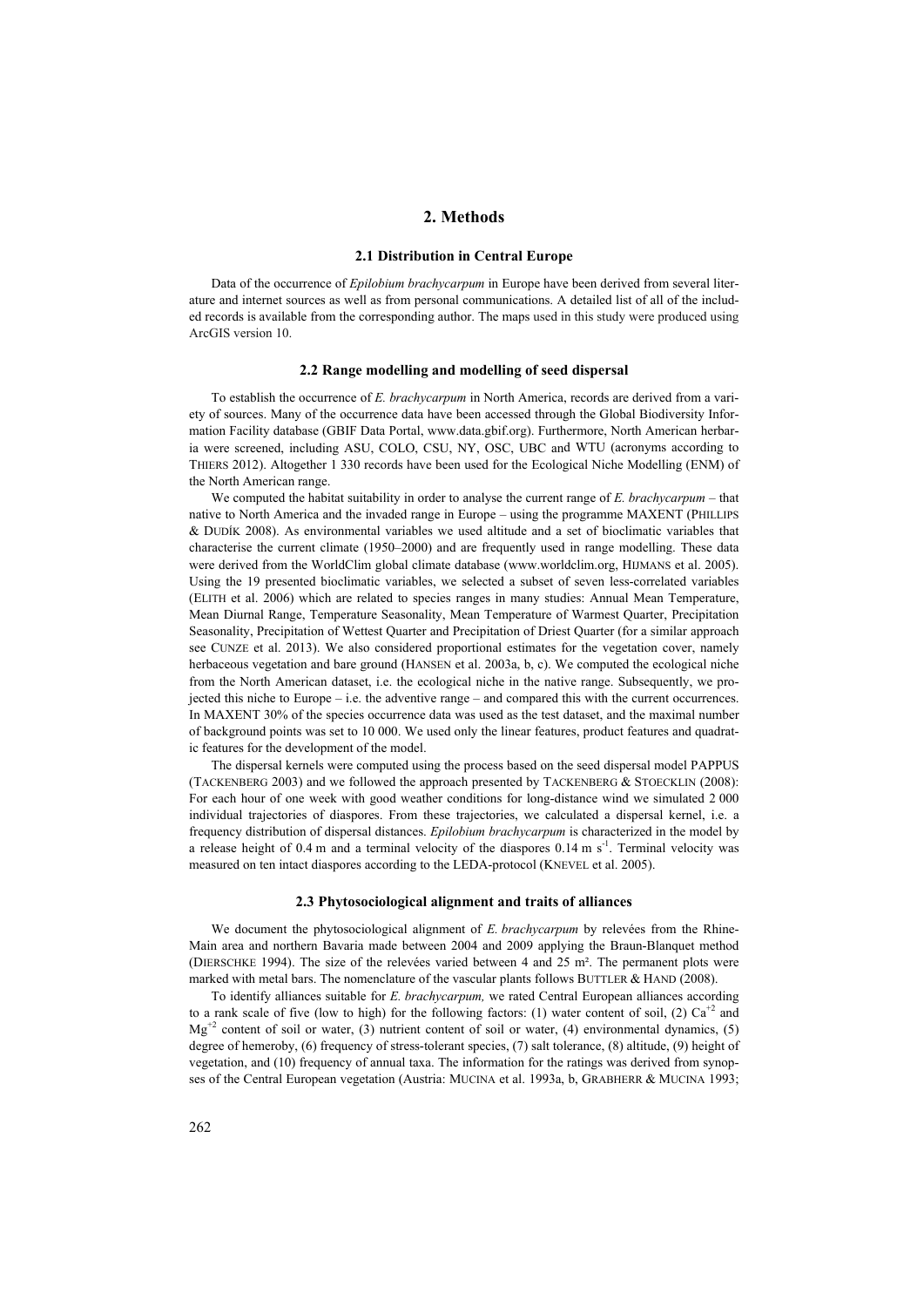Czech Republic: CHYTRÝ 2007, 2009, CHYTRÝ et al. 2001; Germany: OBERDORFER 1977, 1978, 1983, 1992; The Netherlands: SCHAMINÉE et al. 1995, 1996, 1998, STORTELDER et al. 1999) and personal experience.

#### **2.4 Seed production, population densities and life cycle**

Seed production of 17 average sized plants was measured in September 2009 at three plots in Frankfurt/Main: i) a construction site at the Rebstock area (50.113969° N / 8.619522° E); ii) a former main freight yard (50.108432° N / 8.631333° E); and iii) a ruderal area near Leuna street east of the Industriepark Hoechst (50.086644° N / 8.552975° E). Per plant seed production of 20 well-developed fruits were measured. Abundance and proportion of plants browsed by European Rabbit (*Oryctolagus cuniculus*) were recorded in randomly chosen plots at the former main freight yard (4 m², September 2009,  $n = 11$ ) and the Rebstock area (1 m<sup>2</sup>, October 2009,  $n = 11$ ). For eleven unbrowsed and six browsed plants we measured height and seed production. From October 2009 to September 2010, we observed the life cycle at the former main freight yard at marked plots of 1 m². Plots 1–3 were monitored from October 2009 to January 2010, when they were destroyed by building activity. Plot 4 was investigated from January to September 2010. Each month, we estimated vegetation cover of each species for the 1 m² plot. We also counted all plants and noted their individual phenological state in four marked subplots of  $10 \times 10$  cm at each of the four plots.

## **2.5 Competition and germination tests**

Germination was qualitatively tested in a common garden experiment using two types of soil: (i) garden soil (German: *Einheitserde*), and (ii) a mixture of 90% of pure sand with 10% garden soil. On 2 November 2010, 1 g of seeds of *E. brachycarpum* and of *Epilobium lamyi*, *Erigeron canadensis* and *Senecio inaequidens* (species often growing together with *E. brachycarpum*) was sown on two  $40 \times 40$  cm<sup>2</sup> plots of both soil types to test the germination ability of these species. On plots of the same size and the same soils, mixtures of 1 g of *E. brachycarpum* and 1 g of one of the other species were sown to test for competition (two plots each). The seeds of each species represented a mixture of diaspores collected in October 2010 at three sites in and around Frankfurt.

For a competition test under greenhouse conditions from 2 February until 7 August 2010, we used the same soil types and seed mixtures as mentioned above. The cotyledon phase of one individual of *E. brachycarpum* and one of the other species (*E. lamyi*, *Senecio inaequidens*), respectively, were planted in pots of  $4 \times 4$  cm<sup>2</sup> surface, with 20 pots of each combination.

To test the germination ability of submerged seeds in the greenhouse, in February 2010, we densely (1g/pot) sowed *E. brachycarpum* into two pots (surface  $10 \times 30$  cm<sup>2</sup>) with garden soil and flooded one pot with 2 cm and the other pot with 6 cm of water. To test the survival of the periodically flooded seedlings, we flooded two identical pots densely covered with seedling (cotyledon phase, plant height less than 1 cm) with 2 or 6 cm of water. In all cases, we gradually removed the water after 4 weeks so that, after one more week, the soil was approximately as humid as the soil of the above-mentioned pot experiments. In another experiment, 25 seeds collected in September of 2010 in Frankfurt/Main were continuously covered with 5 cm of water from 22 December 2011 until March 2012.

#### **2.6 Risk assessment**

Factors for the prediction of the invasiveness of aliens in agricultural ecosystems have been derived from MAILLET & LOPEZ-GARCIA (2000). They identified the weed status in the native distribution area as the best predictor. Further important characteristics are an occurrence in ruderal habitats, annual life form and C4 photosynthetic pathway. Other criteria positively linked to invasiveness and often found for agricultural weeds are belonging to a "weedy family", such as Poaceae or Asteraceae, a high seed production and wind dispersal of the seeds.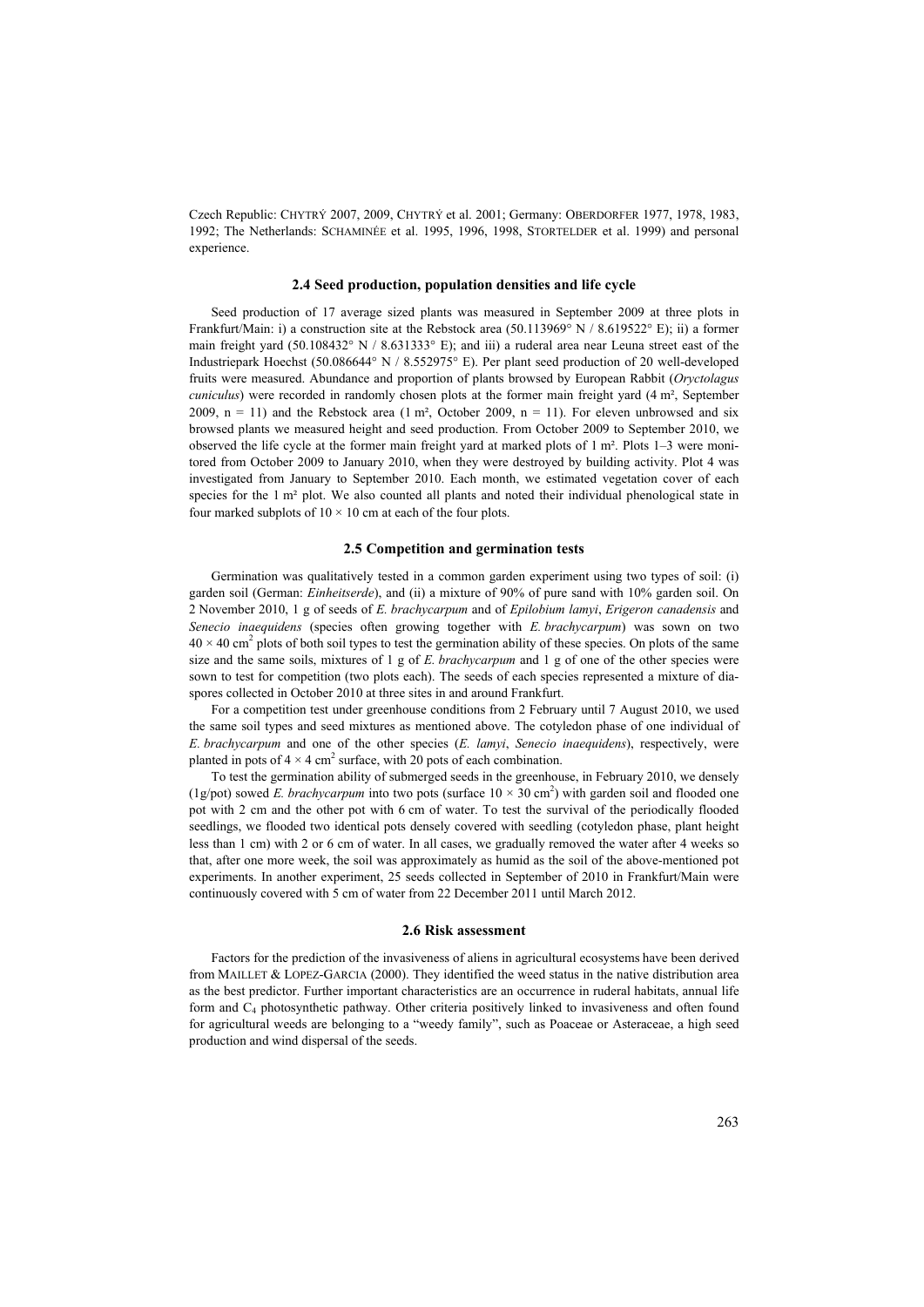# **3. Results**

#### **3.1 Spread and current distribution in Central Europe**

In Germany, the first records originated from Rhineland-Palatinate in Southwest Germany: in 1994, the species was found at a rhyolite pit near an area of the US army near Kirchheimbolanden (LANG & WOLF 2000) and in sandy fields near Ingelheim in 1995 (DECHENT & BAUM 2003). No further records were detected until 1999, when the species was found in the neighbouring state of Hesse near Wiesbaden and spread continuously from this location (BÖNSEL & OTTICH 2005). In 2002, a second centre of invasion was found in northern Bavaria (HÖCKER & HETZEL 2007). The spread continuously increased until 2008 but appears to have slowed down since (Fig. 3). According to our literature survey, the early records in Germany came from various habitats (i.e. stone or sand pit, ruderal site in city, soil deposit, commercial area, agricultural field, harbour, garden, xerophytic grassland, forest and military area). Later, railway areas became an important habitat (Fig. 4). Agricultural fields or xerophytic grassland, sites where the species might become problematic, are only rarely colonised thus far. In Central Europe, rather isolated distribution centres exist in Germany, France and northern Spain (Fig. 5). In the range centred in the Rhine-Main area the distance from the range centre to its present limits is approximately 150 km in 2011 (Fig. 6). The extension of the distribution in the Rhine-Main area is calculated to be approx.  $8 \text{ km yr}^{-1}$ .

# **3.2 Range modelling and seed dispersal**

In the Ecological Niche Modelling (ENM) for the native area (Fig. 7a) temperature seasonality, annual mean temperature, annual precipitation and precipitation of the driest quarter were the most important variables affecting the distribution of *Epilobium brachycarpum*. When using the niche derived from the North American data for predicting habitat suitability in Europe, the Mediterranean region revealed the highest values, whereas the habitat suitability in North-Western and Central Europe was predicted to be rather low (Fig 7b).

*Epilobium brachycarpum* seeds are effectively adapted to wind dispersal. Their low fall velocity of 0.14 m  $s<sup>-1</sup>$  allows effective wind dispersal, even over long distances. In our simulations, 12% of the seeds were dispersed over more than 100 m, and 10% even had the potential to be dispersed over several kilometres (Fig. 8).

## **3.3 Phytosociological alignment**

The analysis of 69 vegetation relevées (Table 1 in the supplement) from northern Bavaria (HÖCKER & HETZEL 2007) and the Frankfurt/Main area in Hesse (2004, 2007 and 2008) reveals a pronounced preference of *E. brachycarpum* for short-lived ruderal communities. In Germany the species is a pioneer species of disturbed soils. The taxa most often associated with *E. brachycarpum* (co-occurrence rates > 35%) were *Erigeron canadensis*, *Lactuca serriola*, *Tripleurospermum perforatum*, *Daucus carota*, *Taraxacum* sect. *Ruderalia* and *Apera spica-venti*. The habitats are typically open, poor in fine earth, rather dry and warm, nutritious and base poor. These are young ruderal habitats, which are found on fallow land, pits, landfills, soil deposits and railroad areas. In 71% of the relevées, the vegetation can be assig-ned to the *Sisymbrietalia* J. Tx. in Lohmeyer et al. 1962 and the *Sisymbrion* Tx. et al. in Tx. 1950, mostly to the *Erigeronto-Lactucetum serriolae* Lohmeyer in Oberd. 1957. One relevée from Bavaria can be attributed to the association *Bromo-Corispermetum leptopteri* Sissingh 1950*.* Some 6% of the relevées belong within the *Dauco-Melilotion* Görs ex Gutte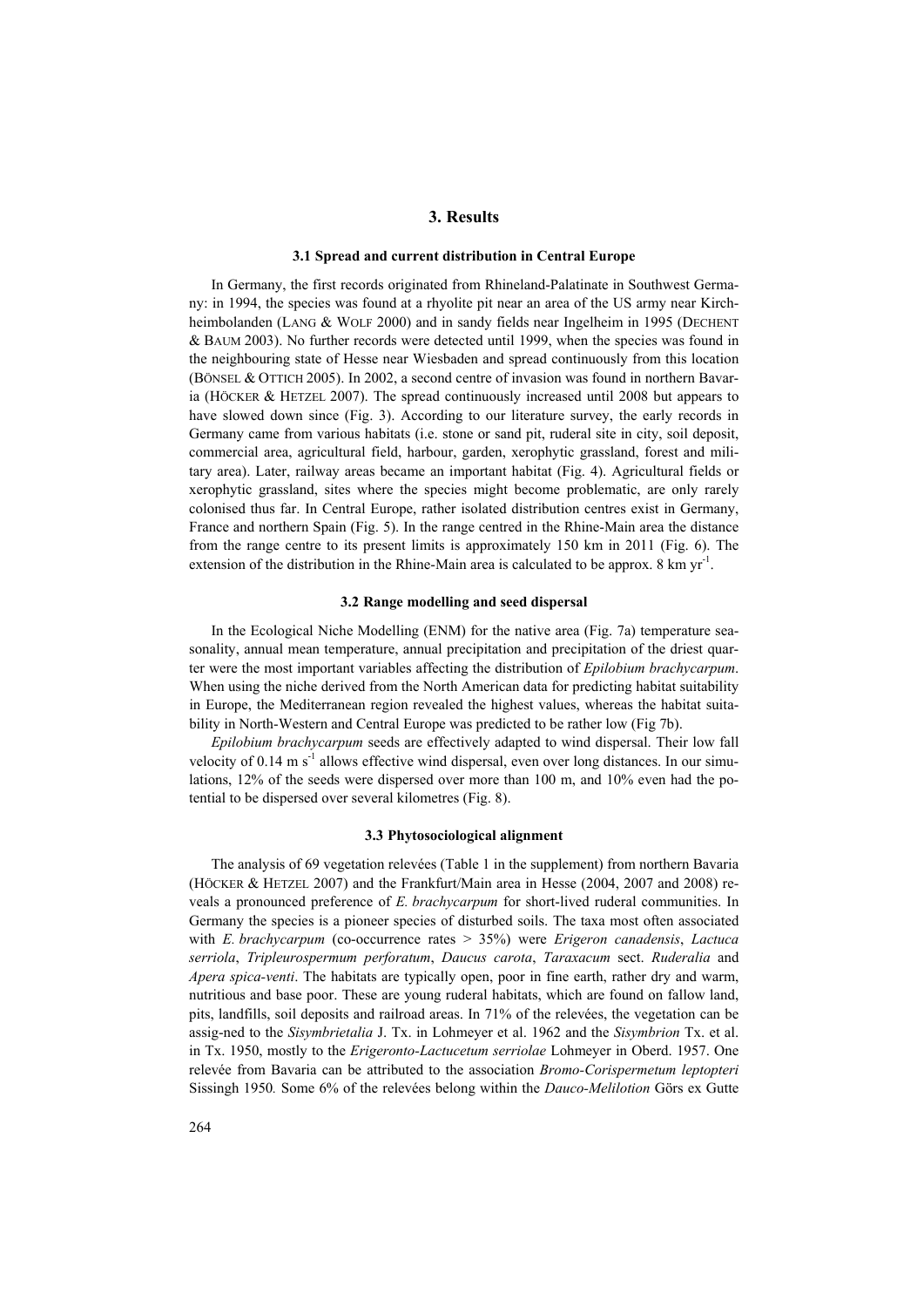

**Fig. 3.** The cumulative number of grid records (approx. 12 × 11 km) for *Epilobium brachycarpum* in Germany during 1994–2010 (dots) can be described by a logistic growth function ( $R^2$  = 0.98). **Abb. 3.** Kumulierte Zahl der Nachweise in TK25-Karten (ca. 12 × 11 km) von *Epilobium brachycarpum* in Deutschland 1994–2010 (Punkte) beschrieben als logistische Wachstumsfunktion ( $R^2$  = 0.98).



**Fig. 4.** Percentages of the records of *Epilobium brachycarpum* from Germany for the different colonised habitats.

**Abb. 4.** Anteile der Nachweise von *Epilobium brachycarpum* in Deutschland in den besiedelten Habitaten.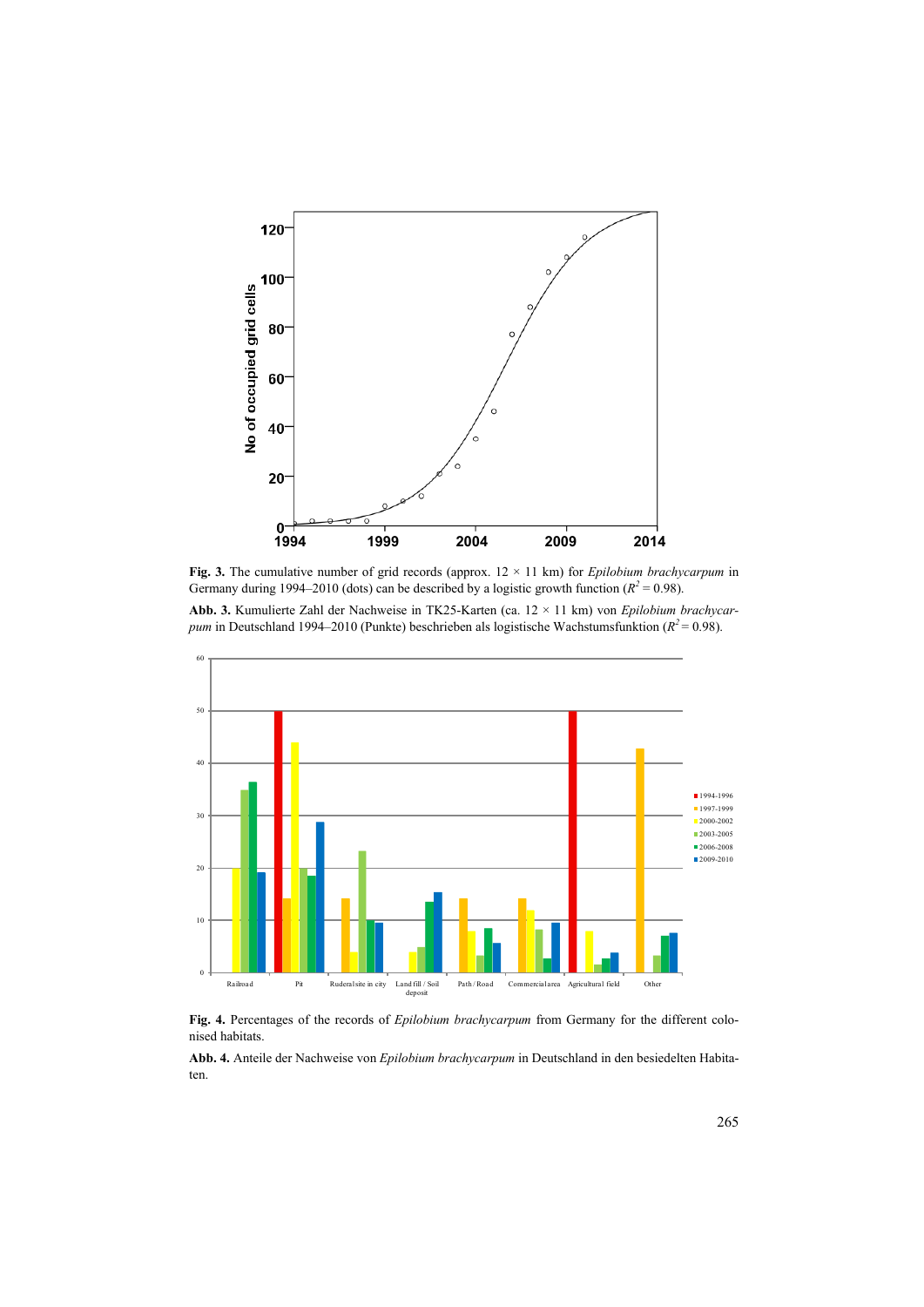1972 to the *Berteroetum incanae* Sissingh et Tideman in Sissingh 1950 or *Tanaceto-Artemisietum vulgaris* Br.-Bl. 1931 corr. 1949. *Epilobium brachycarpum* often reaches a high coverage: in 19% of the relevées, the dominance of *E. brachycarpum* is documented. with the stands nearly lacking any other species.

In the course of succession, vegetation types dominated by *E. brachycarpum* transform to more or less dense vegetation (Table 1, relevées 54–56), including woody plants, and the annual *E. brachycarpum* begins to disappear. This was observed, e.g. in the Messel pit fossil site south of Frankfurt/Main. At this site, the vegetation of the *Sisymbrion* rich in *E. brachycarpum* was replaced by vegetation dominated by *Arrhenatherum elatius*; *E. brachycarpum* is found there only occasionally and with reduced vitality. Table 2 shows the alliances whose traits have a similarity of at least 50% with the traits of the *Sisymbrion*.

## **3.4 Seed production, population densities and life cycle**

The seed production per fruit was rather stable and varied between 14 and 30 seeds, with a mean of 24.1 ( $\pm$  3.1 SD). The number of fruits per plants was more variable, ranging from 206 to 1 034, with a mean of 579 ( $\pm$  325 SD). Thus, the seed production per plant varied from 3 316–27 246, with a mean of 14 522  $(\pm 8884$  SD). The abundance of fruiting plants varied in 22 plots between ten and 126 plants per 1 m<sup>2</sup>, with an average of 45.8 ( $\pm$  27.5 SD) plants per m². Seed production per m² is therefore about 665 000. For the 48 ha of the former main freight yard, this would mean the enormous seed production of approximately  $31.9 \times 10^{10}$  seeds for 2009.

21% of the plants at the former main freight yard were browsed by European Rabbit, whereas the proportion was 33% in the Rebstock area. Browsing did not reduce seed production. Browsed plants ( $n = 6$ ), which generally developed higher numbers of branches, even had a higher seed production than unbrowsed plants ( $n = 11$ ) with means of 17 963 ( $\pm$  9 443) SD) versus 12 646 (± 8 409 SD) seeds per plant. Herbivory by insects was not obvious.

Vegetation cover for the plots 1-3 and 4, monitored between October 2009 to September 2010 and between January to September 2010, is given in Tables 3 and 4. The inundation of plot 1 during November and December 2009 did not markedly influence the coverage of *E. brachycarpum.* Percentages of development stages of *E. brachycarpum* gained from the subplots are shown in Table 5. The germination begins in September and continues until December, with the latest observations in March. In subplots of plot 4, we observed an increase in seedling number per 100 cm² from 220 to 400 and 100 to 230 between February and March. The number of seedlings and young plants can be very high, and the *E. brachycarpum* seedlings can cover the ground in more than one layer with 100% coverage. On 1 January 2010, we counted in the twelve permanent subplots of  $10 \times 10$  cm<sup>2</sup> size an average of 299  $(\pm 266 \text{ SD})$ ; min. 80, max. 1 000) seedlings, amounting to approximately 7 475 seedlings per m². But numbers can be even higher near mother plants and the distribution of the seedlings is extremely patchy. A pronounced heat period occurred during July and August 2010, killing nearly all of the plants (Fig. 9).

#### **3.5 Germination tests and competition tests**

In the common garden experiment, *E. brachycarpum* was the only species that germinated on garden soil and a mixture of sand and garden soil by November 2010. The flooding of the seeds or seedlings did not harm the plants. The seedling cover was as dense as in the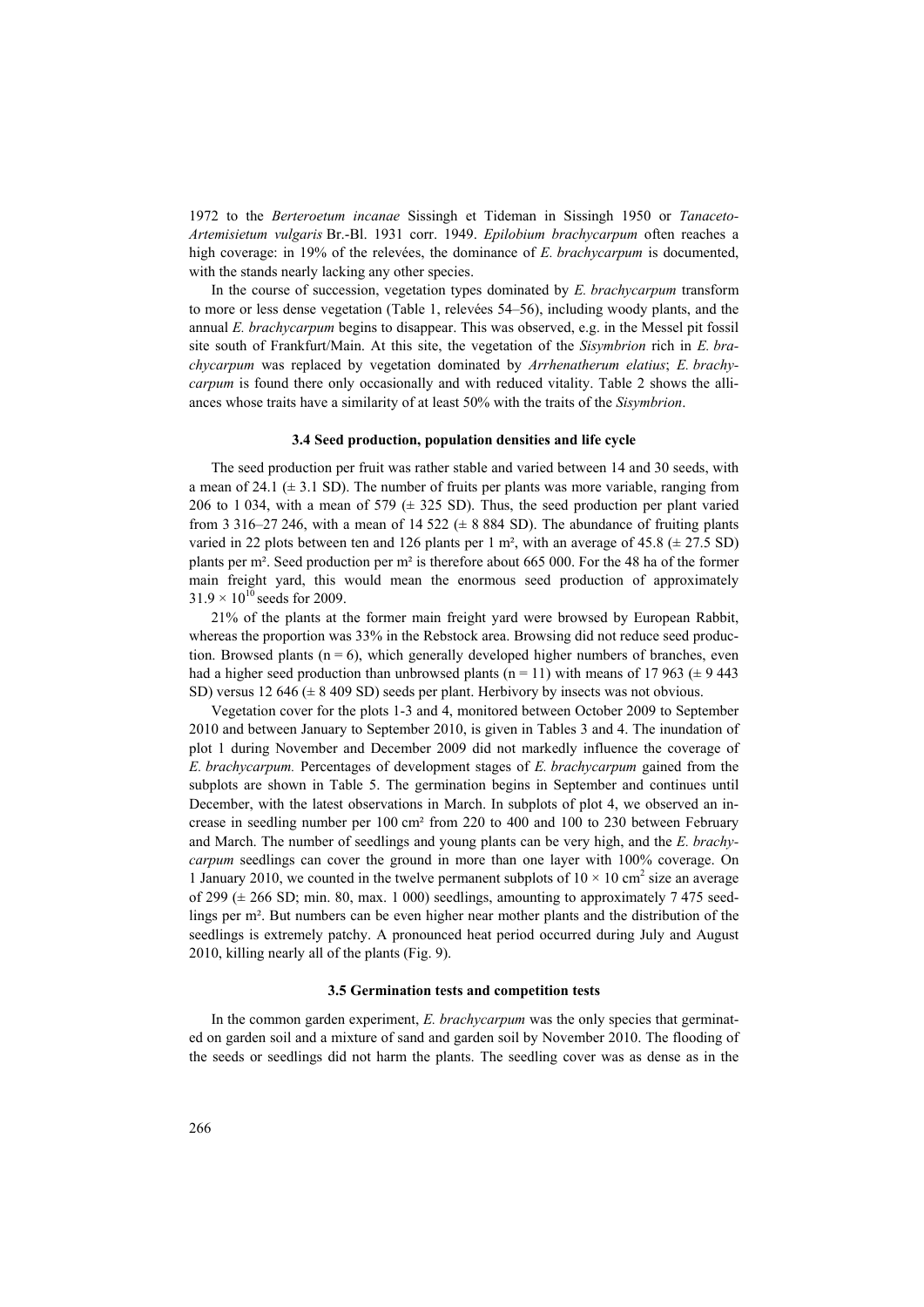

**Fig. 5.** Records of *Epilobium brachycarpum* in Europe during 1978–2011. **Abb. 5.** Nachweise von *Epilobium brachycarpum* in Europe 1978–2011.



**Fig. 6.** Records of *Epilobium brachycarpum* centred in the Rhine-Main area during 1994–2011 and divided into classes according to the time of recording.

**Abb. 6.** Nachweise *von Epilobium brachycarpum* in Zeitklassen zwischen 1994–2011, die mutmaßlich zum Verbreitungszentrum Rhein-Main-Gebiet gehören.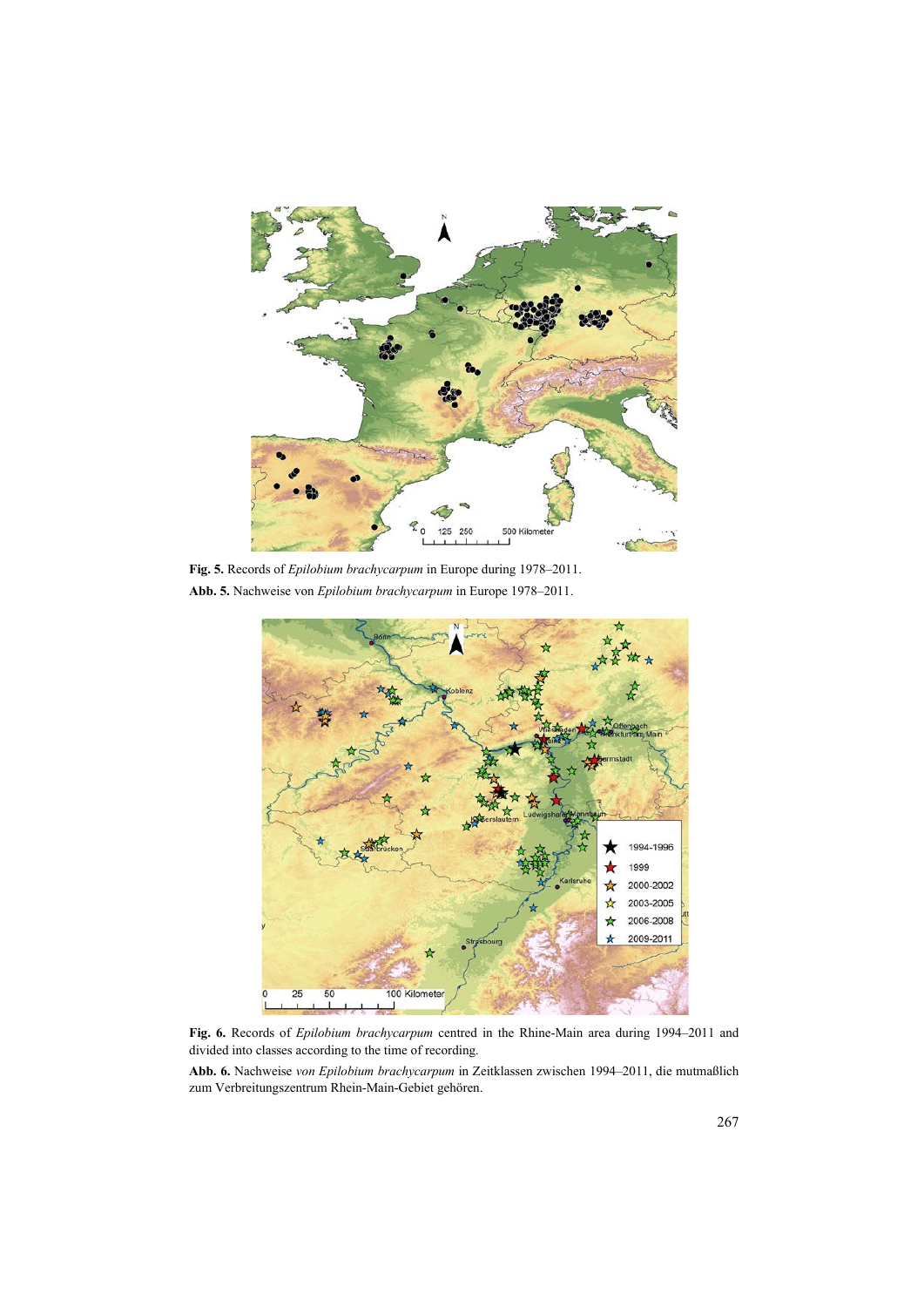

**Fig. 7.** Habitat-Suitability for *Epilobium brachycarpum* in North America (a) and Europe (b) derived from Ecological Niche Modelling. The habitat suitability map for Europe is derived from the niche postulated from the North-American data. Black dots: occurrences for the model based on AUC = 0.94.

**Abb. 7.** Habitateignung von *Epilobium brachycarpum* in Nordamerika (a) und Europe (b) nach Ecological Niche Modeling. Die Habitateignung für Europa wurde nach der aus den nordamerikanischen Daten postulierten Nische errechnet. Die schwarzen Punkte geben die Funde an, auf denen die Modelbildung beruht ( $AUC = 0.94$ ).





**Abb. 8.** Anteile der Samenausbreitung in Entfernungsintervallen. 10% der Samen können zusätzlich über mehrere Kilometer verbreitet werden (schwarzer Punkt).

unflooded garden experiments. After 2–3 days (water level 2 cm) or 6–8 days (water level the submerged young plants emerged, and all of the submerged plants survived and flowered in July. Twenty three of 25 seeds covered with 5 cm of water from 22 December 2011 until 3 January 2012 germinated, and the young plants with epicotyls of 2–3 cm floated on the water. Eleven floating plants survived until 27 January 2012 and seven plants until 10 February 2012. All of the plants had died by 12 March 2012.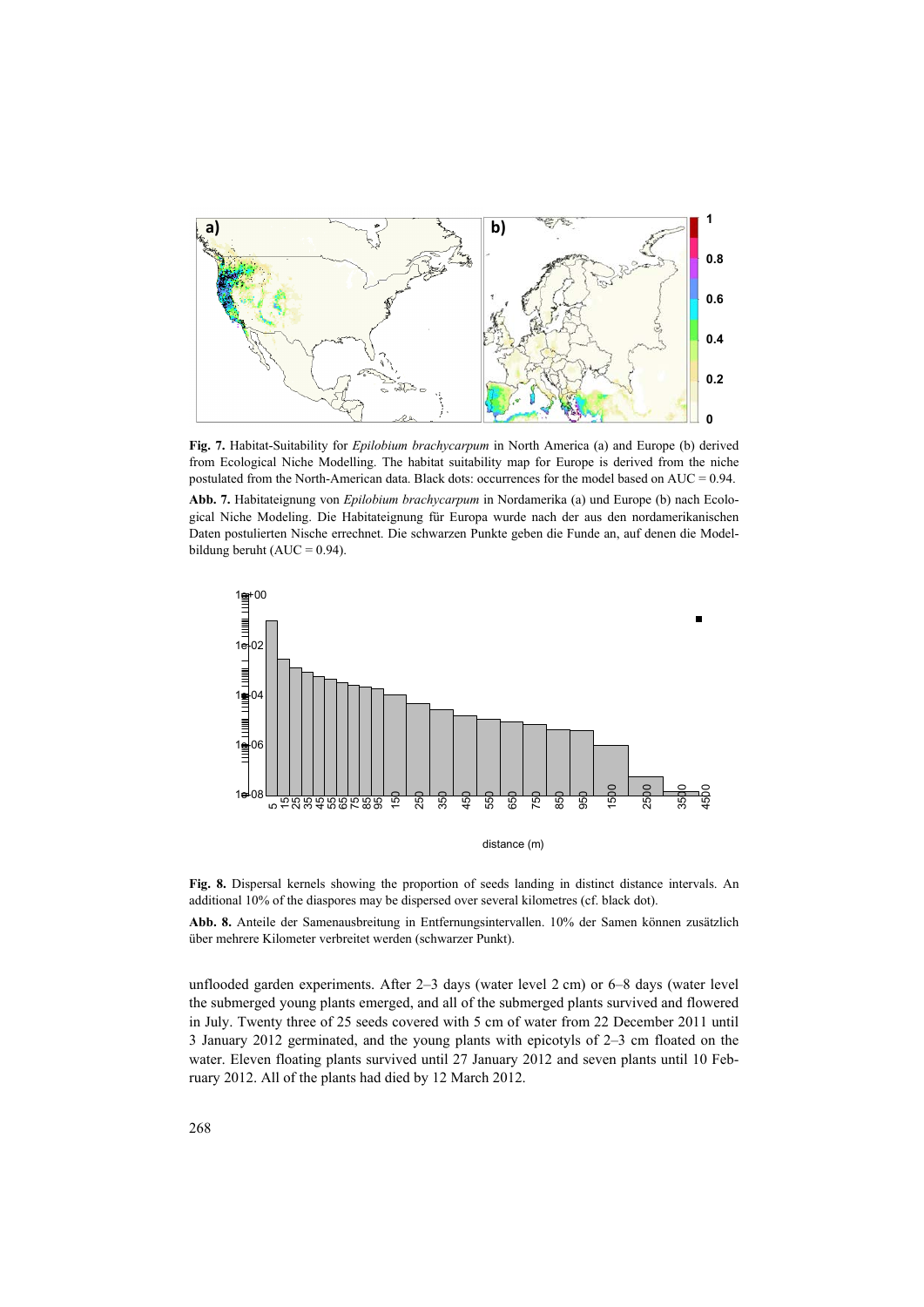**Table 2.** Alliances of the Central European phytosociological system which correspond in the traits W (water availability), C/M (availability of calcium and magnesium), N (availability of nutrients), D (environmental dynamics), Hem (hemeroby), St (stress resistance), Salt (availability of sodium or potassium salts), Al (altitude), Hei (plant height) and An (occurrence of annuals) at least with a similarity of 50% with the *Sisymbrion*. ART = *Artemisietea*, BID = *Bidentetea*, IS-NA = *Isoëto-Nanojuncetea*, MO-AR = *Molinio-Arrhenatheretea*, PO-PO = *Polygono-Poëtea,* STE = *Stellarietea*. × = trait value identical to *Sisymbrion*.

**Tabelle 2.** Verbände des mitteleuropäischen pflanzensoziologischen Systems die in den Zeigerwerten für W (Wasserverfügbarkeit), C/M (Verfügbarkeit von Calcium und Magnesium), N (Verfügbarkeit von Nährstoffen), D (Umweltdynamik), Hem (Hemerobie), St (Stress Resistenz), Salt (Verfügbarkeit von Natrium- oder Kalium-Salzen), Al (Meereshöhe), Hei (Pflanzen-Höhe) und An (Häufigkeit von einjährigen Arten) mindestens eine Ähnlichkeit von 50 % mit dem *Sisymbrion* aufweisen. ART = *Artemisietea*, BID = *Bidentetea*, IS-NA = *Isoëto-Nanojuncetea*, MO-AR = *Molinio-Arrhenatheretea*, PO-PO = *Polygono-Poëtea,* STE = *Stellarietea*. × = Zeigerwert identisch mit *Sisymbrion*.

| Alliance (Class)                                | W              | C/M            | N              | D              | Hem      | St             | Salt           | Al             | Hei An         |          | Similarity<br>with Sisymbrion |
|-------------------------------------------------|----------------|----------------|----------------|----------------|----------|----------------|----------------|----------------|----------------|----------|-------------------------------|
| Sisymbrion (STE)                                | $\overline{2}$ | 3              | $\overline{4}$ | 5              | 5        | 1              | $\overline{2}$ | 3              | $\overline{2}$ | 5        |                               |
| Digitario-Setarion (STE)                        | $\times$       | $\overline{2}$ | $\times$       | $\times$       | ×        | $\times$       | 1              | $\overline{2}$ | $\times$       | $\times$ | 70%                           |
| Caucalidion platycarpi<br>(STE)                 | $\times$       | 5              | 3              | $\times$       | $\times$ | $\times$       | 1              | $\times$       | $\times$       | $\times$ | 70%                           |
| Salsolion ruthenicae (STE)                      | $\times$       | $\times$       | 3              | $\times$       | ×        | $\times$       | 4              | $\overline{2}$ | $\times$       | ×        | 70%                           |
| Dauco-Melilotion (ART)                          | $\times$       | $\times$       | 5              | $\overline{4}$ | $\times$ | $\times$       | 1              | $\times$       | $\times$       | 4        | 60%                           |
| Fumario-Euphorbion (STE)                        | 3              | 4              | 5              | $\times$       | $\times$ | $\times$       | 1              | $\times$       | $\times$       | ×        | 60%                           |
| Lolio-Plantaginion<br>$(MO-AR)$                 | 3              | $\times$       | $\times$       | $\times$       | $\times$ | $\overline{4}$ | $\times$       | $\times$       | 1              | 3        | 60%                           |
| Chenopodion rubri (BID)                         | $\overline{4}$ | $\times$       | 5              | $\times$       | 1        | $\times$       | $\times$       | $\overline{2}$ | $\times$       | $\times$ | 60%                           |
| Bidention tripartitae (BID)                     | $\overline{4}$ | $\times$       | 5              | $\times$       | 1        | $\times$       | 1              | $\times$       | $\times$       | ×        | 60%                           |
| Aperion spicae-venti (STE)                      | 3              | $\overline{2}$ | 3              | $\times$       | $\times$ | $\times$       | 1              | 2              | $\times$       | $\times$ | 50%                           |
| Polygono-Chenopodion<br><i>polyspermi</i> (STE) | 3              | $\overline{2}$ | 5              | $\times$       | ×        | $\times$       | 1              | $\overline{2}$ | $\times$       | ×        | 50%                           |
| Arction lappae (ART)                            | 3              | $\times$       | 5              | $\overline{4}$ | ×        | $\times$       | 1              | $\times$       | $\times$       | 4        | 50%                           |
| Saginion procumbentis<br>$(PO-PO)$              | 3              | $\times$       | $\times$       | $\times$       | $\times$ | 3              | 3              | $\times$       | 1              | 3        | 50%                           |
| Convolvulo-Agropyrion<br><i>repentis</i> (ART)  | 3              | $\times$       | $\times$       | 4              | $\times$ | $\overline{2}$ | 3              | $\times$       | $\times$       | 3        | 50%                           |
| Nanocyperion flavescentis<br>$(IS-NA)$          | $\overline{4}$ | $\times$       | $\times$       | $\times$       | 1        | $\times$       | 1              | $\overline{2}$ | 1              | $\times$ | 50%                           |
| Galio-Alliarion (ART)                           | $\overline{4}$ | $\times$       | $\times$       | 3              | 3        | $\times$       | 1              | $\times$       | $\times$       | 3        | 50%                           |
| Digitario-Setarion (STE)                        | $\times$       | 2              | $\times$       | $\times$       | $\times$ | $\times$       | 1              | $\overline{2}$ | $\times$       | $\times$ | 50%                           |

The winter of 2010/2011 was unusually cold and characterised by long-lasting snow cover (end December until early February). Nevertheless, *E. brachycarpum* survived these conditions. On the plots without competition, the three other species did not germinate earlier than the beginning of April. On the competition plots, only a few individuals of the other species sown together with *E. brachycarpum* germinated in April at the margins of the plots. Within the dense stands of *E. brachycarpum* already present since November 2011, no germination of the other species was observed. In the competition tests, *E. brachycarpum* grew significantly higher than *Senecio inaequidens* and *Epilobium lamyi* on both the garden soil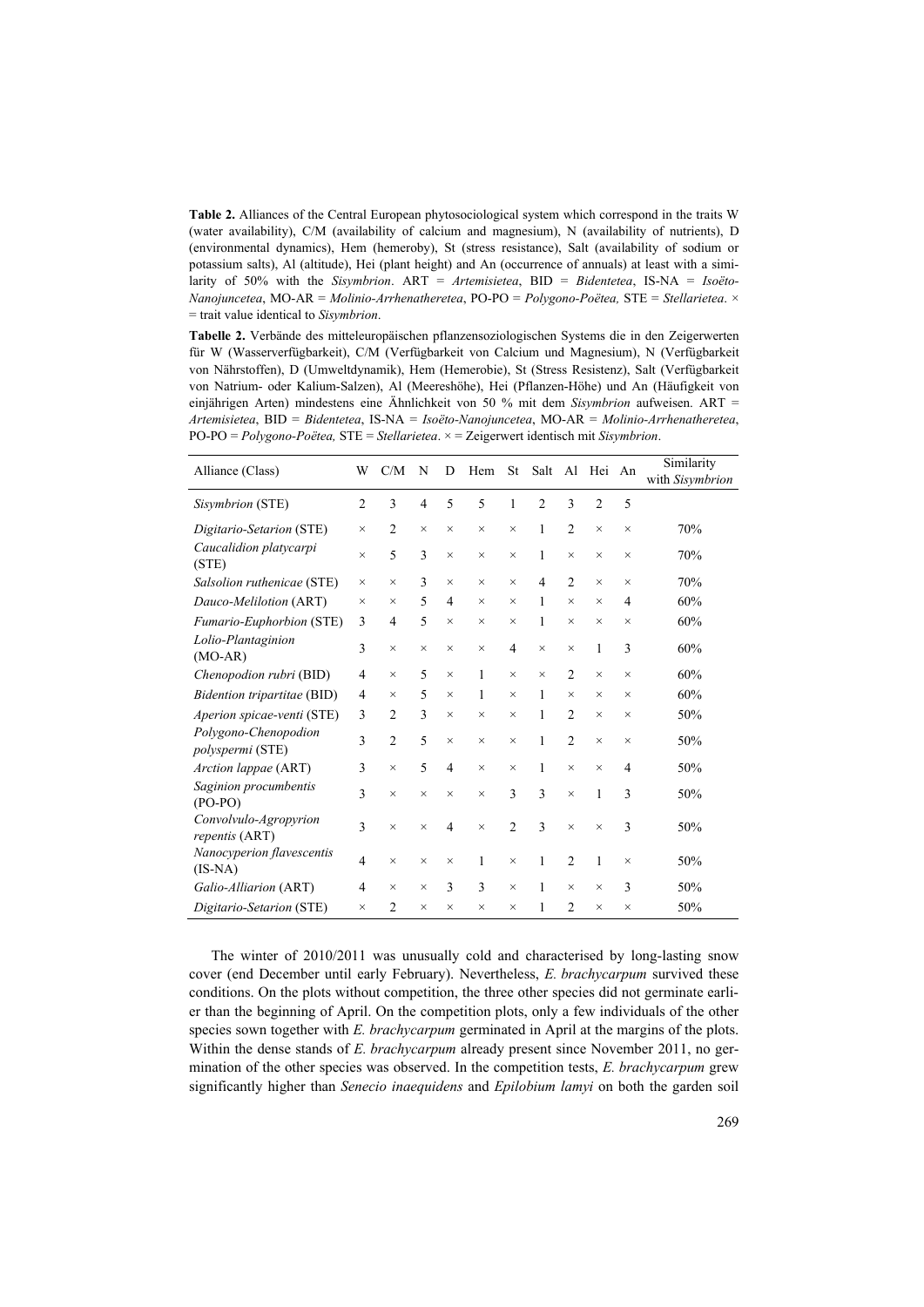and sand (Fig. 10). Moreover, on garden soil, 90% of the individuals of *E. brachycarpum*  flowered at the end of the experiment; contrastingly, of the competing species only 35% (*Senecio inaequidens*) and 15% (*E. lamyi*) of the individuals developed flowers. On sand, only individuals of *E. brachycarpum* (45%) came into flower.

# **3.6. Risk assessment**

*Epilobium brachycarpum* has the following traits which give a positive prediction of invasiveness in agricultural ecosystems: (1) weed status in the native distribution area, (2) occurrence in ruderal habitats, (3) annual life form, (4) high seed production, (5) buoyancy of seeds, (6) high migration capacity by wind dispersal, (7) expansive spread, and probably (8) benefit from climate change. *Epilobium brachycarpum* does not belong to a problematic family with many invasive taxa and does not use the  $C_4$  photosynthetic pathway.

## **4. Discussion**

## **4.1 Spread and current distribution in Central Europe**

As far as we can reconstruct, a phase of rare introductions (see ESSL et al. 2009, RICH-ARDSON et al. 2000) did not occur for *Epilobium brachycarpum.* Furthermore, we have no information about the pathway of introduction into Central Europe according to the categories applied by HULME et al. (2008). Most likely, it was not a release or an escape of a commodity, but it might have been a contaminant of a commodity or a stowaway.

In Germany, the phase of local establishment occurred circa 1994–1998; 1999–2001 were years of regional naturalisation. Since about 2002, the species became invasive according to the definition of PYŠEK et al. (2004). However, the expansion seems to have slowed down since 2008 (Fig. 1). Considering the dispersal capacity of the species, we believe that new centres of occurrences outside the present distribution range will appear soon and then serve as starting points for the rapid colonisation of adjacent areas. The lag phase that is observed in many invaders (KOWARIK 2010) is not apparent in that species, but short-term introduction may have passed unnoticed.

The spreading rate of about  $8 \text{ km yr}^{-1}$  corresponds to the 9.1 km yr<sup>-1</sup> observed for *Epilobium ciliatum* in England (WILLIAMSON et al. 2003). Provided with a persistent spreading rate, *E. brachycarpum* should reach the Swiss border in the Rhine Valley about 2030 and the north-eastern border of Germany in 2080. Nevertheless, the recently isolated records from Alsace, Northern Hesse and Brandenburg suggest a much more rapid spread from the newly established foci (see above). In Eastern Europe, with its more continental climate, the conditions for this autumn-germinating plant are less favourable, possibly limiting the expansion of *E. brachycarpum* toward the east.

The vicinity of the early records of *E. brachycarpum* in Rhineland-Palatinate and Hesse to the installations of the US army suggested a connection with transatlantic military transports. An introduction by mining machinery from Canada seemed probable for the first record in France from a stone pit near Vouré (dép. Mayenne) (MAGNANON 1995). Based on the studies of the expansion in Central Europe, at least two ways of long-distance dispersal currently seem feasible: (i) transports between pits by lorries serving several adjacent pits, and (ii) distribution by rail. The banded records along railway lines (Fig. 4) are a strong indicator for the second presumption.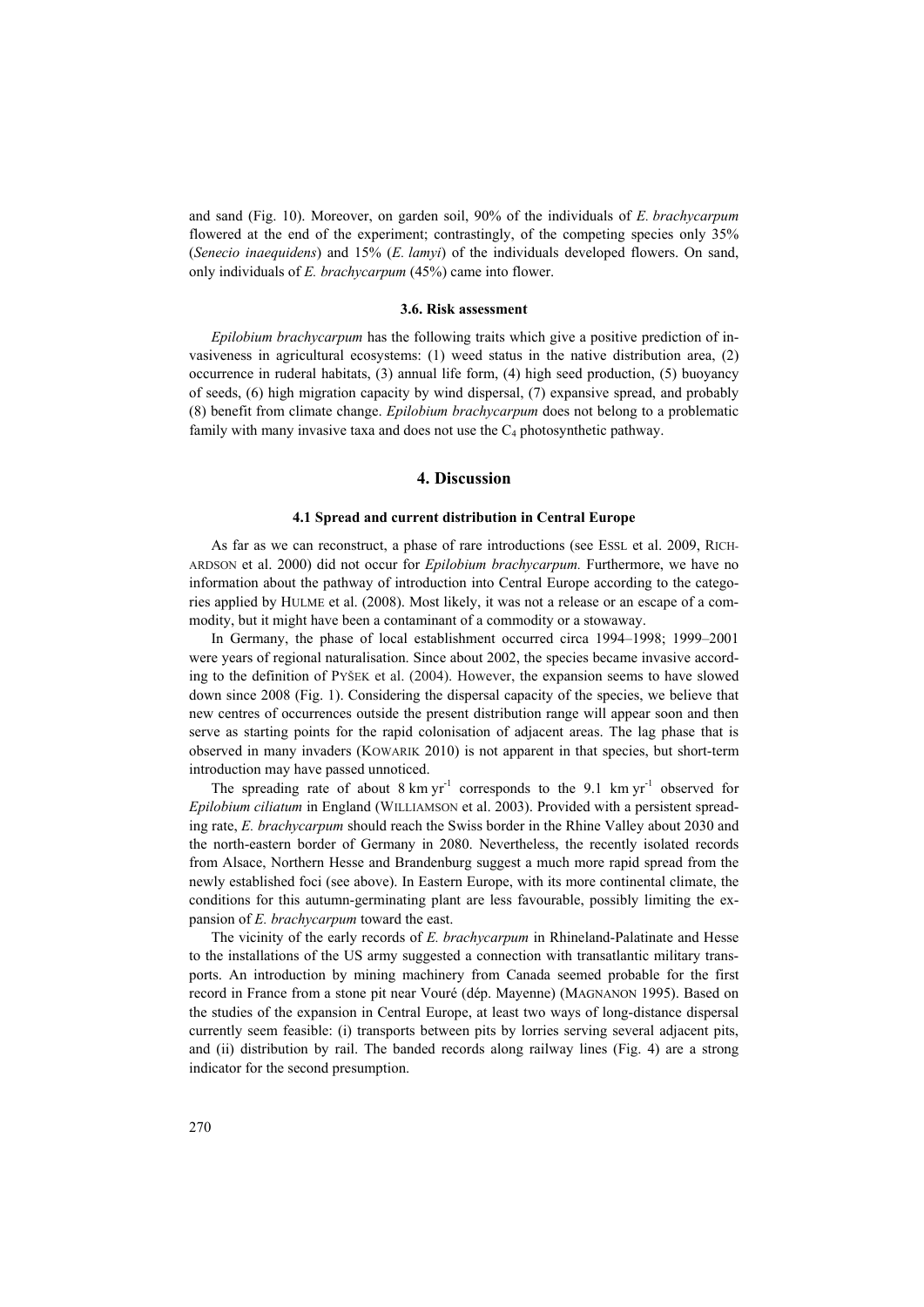**Table 3.** Vegetation of permanent plots 1–3 (all 1 m<sup>2</sup>) at the former main freight yard in Frankfurt/Main (1- 50.108795° N / 8.634731° E, grus; 2- 50.108697° N/ 8.635067° E, sand and grus; 3- 50.108356° N, / 8.635279° E, gravel).

**Tabelle 3.** Vegetation der Dauerflächen 1–3 (jeweils 1 m²) auf dem ehemaligen Hauptgüterbahnhof in Frankfurt am Main (1: 50,108795° N / 8,634731° E, Grus; 2: 50,108697° N/ 8,635067° E, Sand und Grus; 3: 50,108356° N, / 8,635279° E, Schotter).

|                                             |              | plot 1 |                |              | plot 2         |                  | plot 3       |              |              |  |  |  |  |  |  |  |
|---------------------------------------------|--------------|--------|----------------|--------------|----------------|------------------|--------------|--------------|--------------|--|--|--|--|--|--|--|
| Date                                        | 13.10.       | 25.11. | 01.01.         | 13.10.       | 25.11.         | 01.01.           | 13.10.       | 25.11.       | 01.01.       |  |  |  |  |  |  |  |
|                                             | 2009         | 2009   | 2010           | 2009         | 2009           | 2010             | 2009         | 2009         | 2010         |  |  |  |  |  |  |  |
| Height (cm)                                 | 30           | 30     | 30             | 70           | 70             | 70               | 130          | 130          | 130          |  |  |  |  |  |  |  |
| Cover higher<br>plants (%)                  | 25           | 10     | $\overline{7}$ | 5            | $\overline{2}$ | $\overline{2}$   | 15           | 15           | $10 - 15$    |  |  |  |  |  |  |  |
| Cover mosses (%)                            | 10           | 10     | 10             | $\mathbf{0}$ | $\mathbf{0}$   | $\boldsymbol{0}$ | $\mathbf{0}$ | $\mathbf{0}$ | $\mathbf{0}$ |  |  |  |  |  |  |  |
| Epilobium brachy-<br>carpum                 | 2a           | 2a     | 2a             | $\mathbf{1}$ |                | 1                | 2a           | 2a           | 2a           |  |  |  |  |  |  |  |
| Senecio inaequidens                         | 2a           | 2a     |                | $+$          | $+$            | $^{+}$           | 2a           | 2a           | 1            |  |  |  |  |  |  |  |
| Digitaria sanguinalis<br>subsp. sanguinalis | 2a           |        |                | $+$          |                |                  |              |              |              |  |  |  |  |  |  |  |
| Erigeron canadensis                         | $^{+}$       | $+$    | $\mathbf{r}$   | $^{+}$       |                |                  |              |              |              |  |  |  |  |  |  |  |
| Dittrichia graveolens                       | 1            |        | $^{+}$         |              |                |                  |              |              |              |  |  |  |  |  |  |  |
| Epilobium spec.                             | $\mathbf{r}$ |        |                |              |                |                  |              |              |              |  |  |  |  |  |  |  |
| Convolvulus arvensis                        | $\mathbf{r}$ |        |                |              |                |                  |              |              |              |  |  |  |  |  |  |  |
| Populus spec.                               | r            |        |                |              |                |                  |              |              |              |  |  |  |  |  |  |  |
| Taraxacum sect.<br>Ruderalia                | $\mathbf{r}$ |        |                |              |                |                  |              |              |              |  |  |  |  |  |  |  |
| Salsola tragus                              |              |        |                | $^{+}$       |                |                  |              |              |              |  |  |  |  |  |  |  |
| Lepidium densiflo-                          |              |        |                | $\mathbf r$  |                |                  |              |              |              |  |  |  |  |  |  |  |
| rum                                         |              |        |                |              |                |                  |              |              |              |  |  |  |  |  |  |  |
| Senecio viscosus                            |              |        |                |              |                |                  |              |              |              |  |  |  |  |  |  |  |
| Anchusa officinalis                         |              |        |                |              |                |                  | $\mathbf{r}$ |              |              |  |  |  |  |  |  |  |
| <b>Bromus</b> tectorum                      |              |        |                |              |                |                  | $\mathbf r$  | $\mathbf r$  | $^{+}$       |  |  |  |  |  |  |  |
| Bryum bicolor                               | 2a           | 2a     | 2a             |              |                |                  |              |              |              |  |  |  |  |  |  |  |

Considering the original distribution area in America and assuming niche conservatism, one might expect a more rapid spread in the Mediterranean region (see Fig. 5); however there is no support for this hypothesis to date. Following its first recorded appearance in 1978 in Madrid (IZCO 1983), *E. brachycarpum* is now widespread in the Madrid area and has started to expand to the adjacent Ávila province (MUÑOZ 2009). However, *E. brachycarpum* is still a rare plant in the Iberian Peninsula and has not yet been found in Portugal; neither is it known from Morocco.

From the Madrid area, RIVAS-MARTÍNEZ et al. (2002) described the association *Epilobio brachycarpi-Chenopodietum opulifolii* Rivas-Martínez & Izco 2002 with *E. brachycarpum*  as the characteristic species. This association is rich in annual species and grows on dry ruderal sites on urban waste and altered siliceous sandy soils. The *Epilobio brachycarpi-Chenopodietum opulifolii* is classified as a member of the *Chenopodion muralis* Br.-Bl. 1936. This Mediterranean alliance is close to the *Sisymbrion*. Therefore, it seems that, also in Spain, *E. brachycarpum* has not yet colonised farmland or (semi)natural vegetation.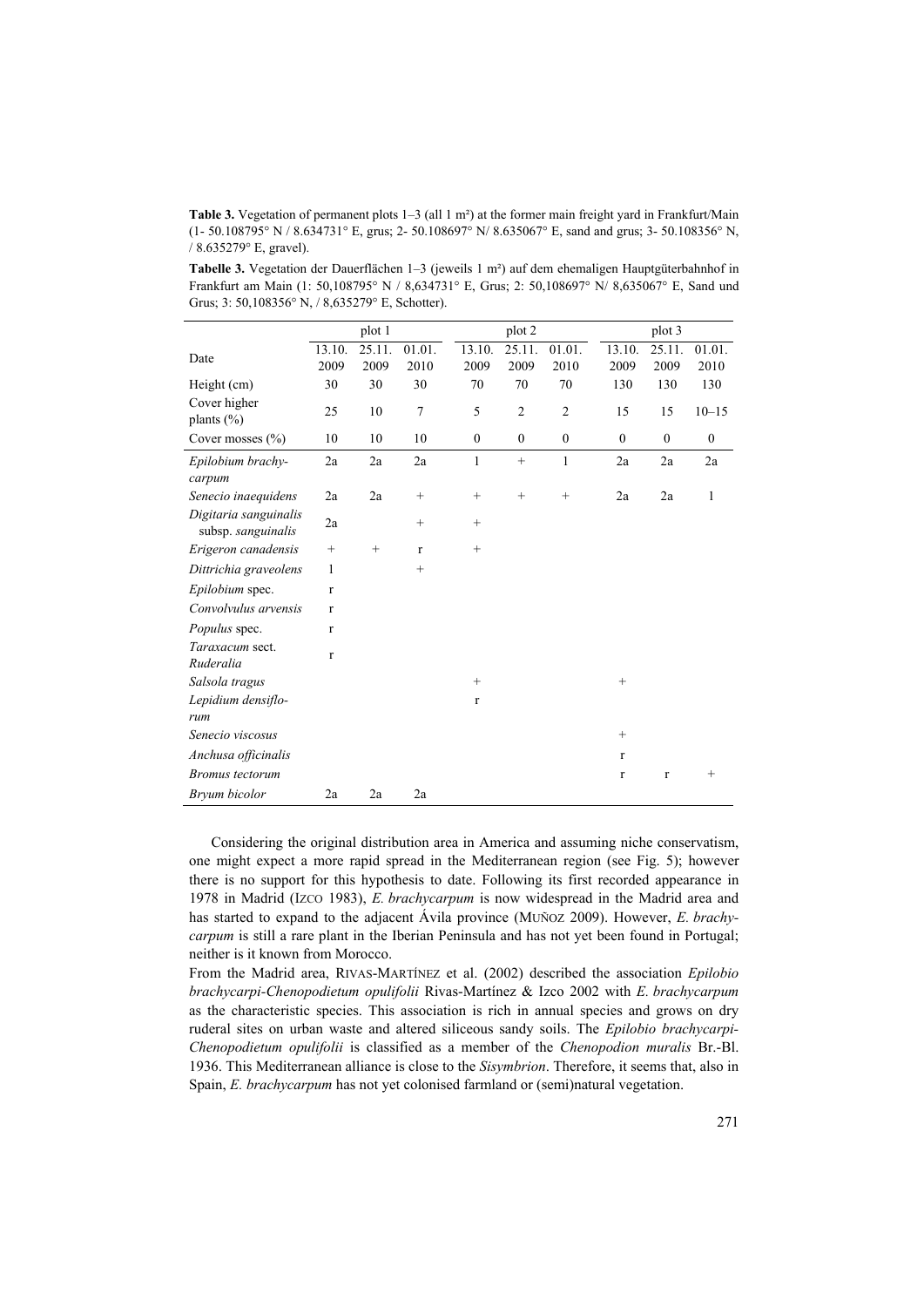Table 4. Vegetation of permanent plot 4 (1 m<sup>2</sup>) at the former main freight yard in Frankfurt/Main (50.106906° N / 8.634465° E, grus and gravel).

**Tabelle 4.** Vegetation der Dauerfläche 4 (1 m²) auf dem ehemaligen Hauptgüterbahnhof in Frankfurt am Main (50,106906° N / 8,634465° E, Grus und Schotter).

|                         | 24.02.         | 31.03.            | 27.04.           | 27.05.           | 30.06.        | 29.07.                 | 01.08.         | 30.08.                         |
|-------------------------|----------------|-------------------|------------------|------------------|---------------|------------------------|----------------|--------------------------------|
|                         | 2010           | 2010              | 2010             | 2010             | 2010          | 2010                   | 2010           | 2010                           |
| Species (n)             | 13             | 14                | 16               | 10               | 11            | $\overline{7}$         | $\overline{7}$ | 8                              |
| Cover higher plants (%) | 20             | 20                | 25               | 25               | 30            | 30                     | 60             | 65                             |
| Cover mosses $(\% )$    | 15             | 10                | 5                | 10               | 5             | 10                     | 20             | 25                             |
|                         |                |                   |                  |                  |               |                        |                |                                |
| Epilobium brachycarpum  | 2 <sub>b</sub> | 2 <sub>b</sub>    | 2 <sub>b</sub>   | 2 <sub>b</sub>   | 2a            | 2a                     | 2 <sub>b</sub> | $\mathbf{1}$<br>$\overline{4}$ |
| Medicago lupulina       | $^{+}$         | $^{+}$            | $^{+}$           | $\mathbf{1}$     | 2a            | 2a                     | 3              |                                |
| Erigeron canadensis     | $^{+}$         | $\qquad \qquad +$ | $^{+}$<br>$^{+}$ | $^{+}$<br>$^{+}$ | $^{+}$<br>$+$ | $\mathbf{1}$<br>$^{+}$ | 1<br>$^{+}$    | 1<br>$\mathbf{1}$              |
| Senecio inaequidens     | 1              | $^{+}$            |                  |                  |               |                        |                |                                |
| Arenaria serpyllifolia  | $^{+}$         | $^{+}$<br>$+$     | $^{+}$<br>$^{+}$ | 2m<br>$+$        | 2m<br>$^{+}$  |                        |                |                                |
| Poa annua               | $\ddot{}$      |                   |                  |                  |               |                        |                |                                |
| Epilobium spec.         | $^{+}$         | $^{+}$            | $^{+}$           |                  | $^{+}$        |                        |                |                                |
| Draba verna             | $^{+}$         | $^{+}$            | $^{+}$           |                  |               |                        |                |                                |
| Geranium spec.          | $^{+}$         | $^{+}$            |                  |                  |               |                        |                |                                |
| Poaceae indet.          | $^{+}$         | $^{+}$            |                  |                  |               |                        |                |                                |
| seedling indet.         | $^{+}$         |                   |                  |                  |               |                        |                | $^{+}$                         |
| Dittrichia graveolens   | $^{+}$         |                   |                  |                  |               |                        |                |                                |
| Setaria viridis         | $^{+}$         |                   |                  |                  |               |                        |                |                                |
| Sagina micropetala      |                | $^{+}$            | $^{+}$           |                  |               |                        |                |                                |
| Saxifraga tridactylitis |                | $^{+}$            | $^{+}$           |                  |               |                        |                |                                |
| Festuca spec.           |                | $^{+}$            | $+$              |                  |               |                        |                |                                |
| cf. Melilotus           |                | $^{+}$            |                  |                  |               |                        |                |                                |
| Cerastium spec.         |                |                   | $^{+}$           |                  |               |                        |                |                                |
| Acer spec.              |                |                   | $\mathbf{r}$     | $\mathbf{r}$     |               |                        |                |                                |
| Populus spec.           |                |                   | r                | $\mathbf r$      | $\Gamma$      |                        |                |                                |
| Plantago arenaria       |                |                   | $^{+}$           | $^{+}$           | $^{+}$        | $^{+}$                 | $^{+}$         | $+$                            |
| Vulpia myuros           |                |                   | $^{+}$           | $^{+}$           | $^{+}$        |                        |                |                                |
| Tortula spec.           | $\mathbf x$    |                   |                  |                  |               |                        |                |                                |
| Bryum argenteum         | $\mathbf X$    | $\mathbf x$       |                  |                  |               |                        |                |                                |
| Bryum bicolor           | $\mathbf X$    | X                 |                  |                  |               |                        |                |                                |
| Barbula unguiculata     | $\mathbf x$    | $\mathbf X$       |                  |                  |               |                        |                |                                |
| Bryum caespiticium      | $\mathbf x$    | $\mathbf X$       |                  |                  |               |                        |                |                                |
| Ceratodon purpurens     | $\mathbf x$    | $\mathbf x$       |                  |                  |               |                        |                |                                |
| Funaria hygrometrica    |                | $\mathbf X$       |                  |                  |               |                        |                |                                |

# **4.2 Range modelling and seed dispersal**

The potential distribution area projected by ENM corresponds quite well with the realised range in the native area of the species. Looking at Europe, we see a different picture: the ENM based on the distribution and environmental data from North America identifies Mediterranean Europe as most suitable for the species. Surprisingly, most parts of Northwestern and Central Europe are characterised by very low habitat suitability (Fig. 5). One possible explanation for this mismatch is that the ecological niche has changed, which has been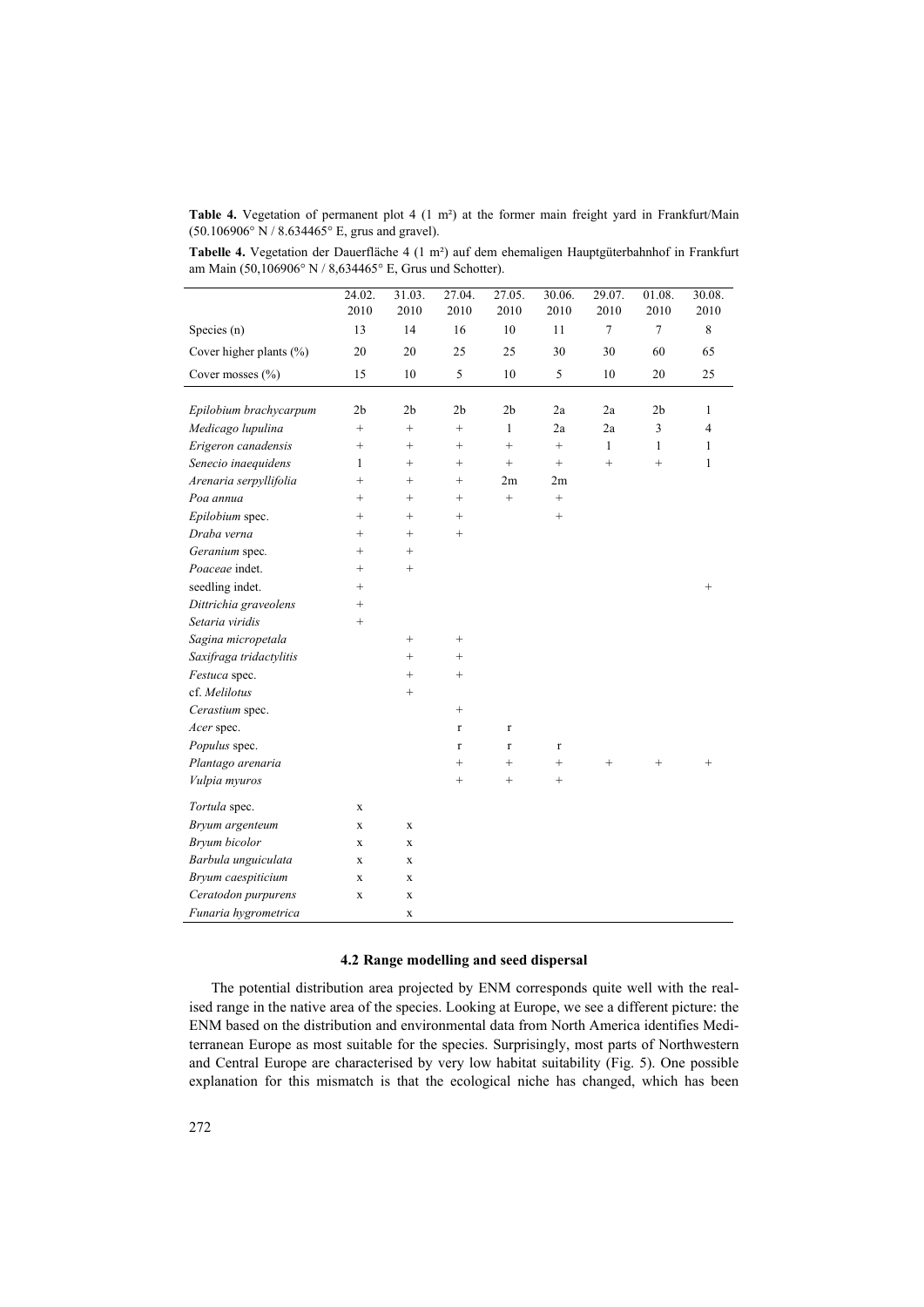proven several times for invasive species (BROENNIMANN et al. 2007). However, we can only speculate if a new infraspecific taxon has evolved in Europe. This interesting question deserves further detailed molecular studies and reciprocal transplantation experiments.

Niche expansion or shift during the invasion process has been observed for such aggressive neophytes as *Ambrosia artemisiifolia* (ESSL et al. 2009, but see also CUNZE et al., in print), and a shift of the habitat preference is already apparent in *E. brachycarpum*. Although *E. brachycarpum* in Central Europe was not initially observed in railway areas (Fig. 2), this changed dramatically from 2001 and thereafter: railway areas became the most observed habitat, offering excellent opportunities for dispersal. This observed difference is not necessarily the result of niche expansion but might be due simply to the delayed colonisation of suitable habitats, which are well linked by transport opportunities. The projection of further development and dispersal is hardly possible and makes risk analyses of biological invasions so difficult (RUIZ & CARLTON 2003).

If we take into account that the climatic niche, which the neophyte *E. brachycarpum* has realised in Central Europe, is near the (low) temperature limits of the niche realised in North America, we can assume that the species will benefit in Central Europe from the expected climate change. Most important for the expansion and persistence of *E. brachycarpum* in Europe will be the continuous human impact that regularly provides suitable habitats*.* 

*Epilobium brachycarpum* seeds are effectively adapted to wind dispersal, even over distances of several kilometres. Huge populations as they form e.g. in abandoned railway areas probably function as source population for several square kilometres. In 2009/2010, odd *E. brachycarpum* plants in paving slabs could be regularly found 1–2 km away from the former main freight yard in the densely populated Frankfurt/Main-Bockenheim.

# **4.3 Phytosociological alignment**

The similarities in the ecological classification of the *Sisymbrion* and other Central European alliances provide some probability that *E. brachycarpum* will be able to invade various types of farmland appropriate for its annual life form. Vineyards, where societies of the *Veronico-Euphorbion* Sissingh ex Passarge 1964 are common, seem to be suitable like several types of ruderal vegetation of the *Artemisietea vulgaris* Lohmeyer et al. ex von Rochow 1951 and the *Stellarietea mediae* Tx. et al. ex von Rochow 1951.

Habitats which also might be suitable for *E. brachycarpum* are societies of the *Carici piluliferae-Epilobion angustifoliae* Tx. 1950. *Epilobium brachycarpum* is common in early succession of clear-cuts in *Pseudotsuga menziesii-*forests in the western Cascades (GEYER 1995, HALPERN 1989, HALPERN et al. 1997). Like in its ruderal habitats in Central Europe, it co-occurs here with *Erigeron canadensis*.

Ruderal stands of the *Sisymbrion* change after invasion of *E. brachycarpum* from rather open habitats with sparse plant cover due to mass occurrence of *E. brachycarpum* to rather dense habitats. Shortly after invasion such habitats became unsuitable as nesting sites for the Little Ringed Plover (*Charadrius dubius*) caused by the density of the *E. brachycarpum*  stands (personal observations in Frankfurt/Main). Nevertheless, according to the data, the transformation of the habitats – typically of the pioneer type – by *E. brachycarpum* occurs only for a limited number of years. Thereafter*, E. brachycarpum* is outcompeted by the typical (perennial and taller) elements of succession in these habitats, e.g. *Arrhenatherum elatius*, *Calamagrostis epigejos* or *Tanacetum vulgare* (Table 1). As the species is able to grow in wetlands in its native distribution area (RIEFNER  $&$  BOYD 2007), we conclude that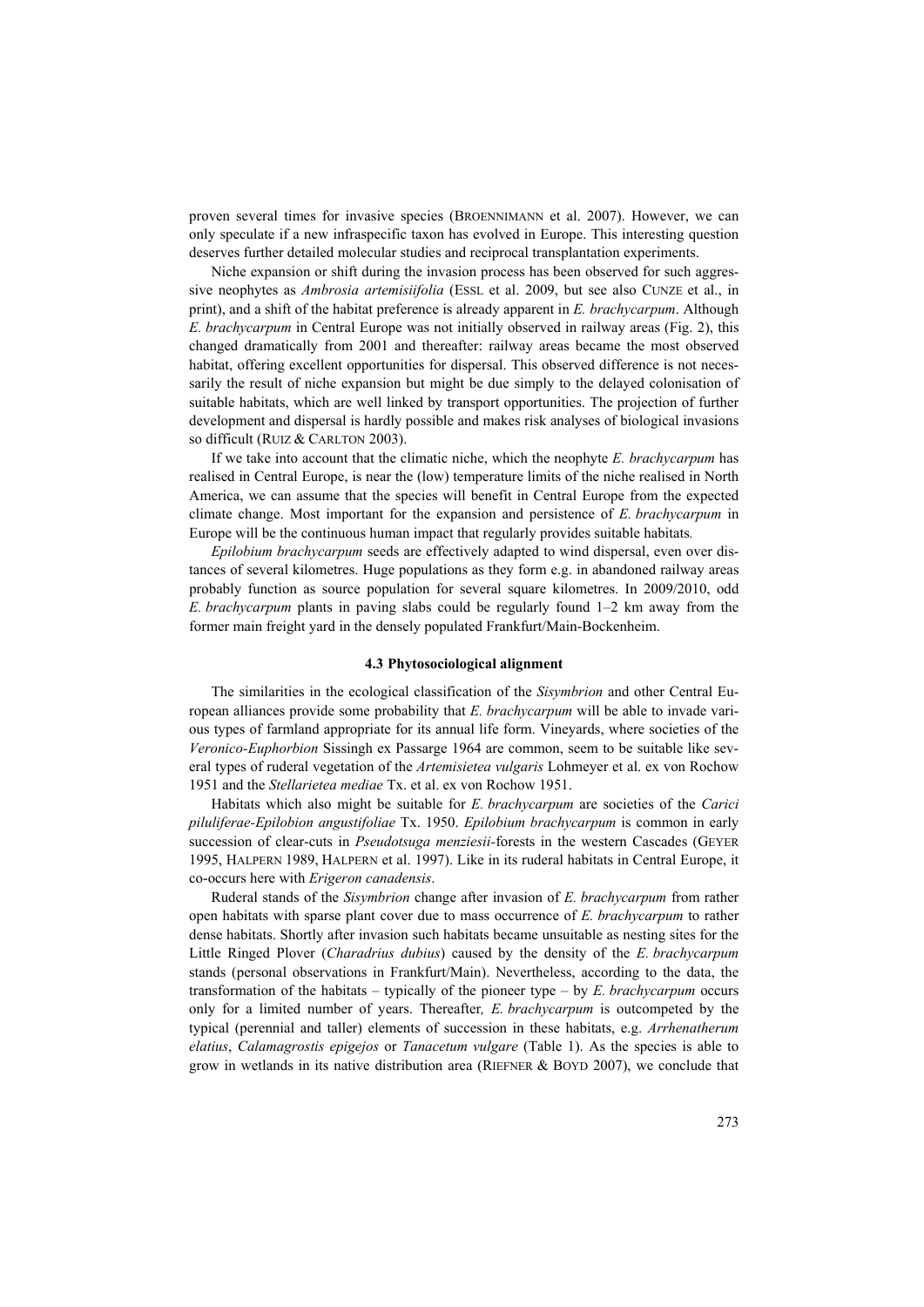**Table 5.** Individual development of *Epilobium brachycarpum* at plot 4; mean of four subplots of 10 cm  $\times$  10 cm. The standard deviation is shown in brackets, the proportion of classes as a percentage.

**Tabelle 5.** Entwicklung von *Epilobium brachycarpum* auf Dauerfläche 4; Durchschnitt von vier Teilflächen von jeweils 10 cm × 10 cm. Standardabweichung in Klammern; Klassenanteile in Prozent.

|            | Seedling | 2 leaf | $3-4$ leaf                | $<$ than | $5 - 10$ | $10 - 20$ | $20 - 40$ | Dead | Total plants                  |
|------------|----------|--------|---------------------------|----------|----------|-----------|-----------|------|-------------------------------|
|            |          | pairs  | pairs<br>5 cm<br>cm<br>cm |          | cm       |           |           |      |                               |
| 13.10.2009 | 1        |        |                           |          |          |           |           |      | 102<br>(± 137 SD)             |
| 25.112009  | 1        |        |                           |          |          |           |           |      | 115<br>$(\pm 78$ SD)          |
| 01.01.2010 | 1        |        |                           |          |          |           |           |      | 299<br>$(\pm 256$ SD)         |
| 24.02.2010 | 1        |        |                           |          |          |           |           |      | 280<br>$(\pm 153 \text{ SD})$ |
| 31.03.2010 | 1        |        |                           |          |          |           |           |      | 273<br>$(\pm 87$ SD)          |
| 27.04.2010 | 0.33     | 0.33   | 0.33                      |          |          |           |           |      | 190<br>$(\pm 71$ SD)          |
| 27.05.2010 | 0.16     | 0.53   | 0.33                      |          |          |           |           |      | 128<br>$(\pm 31$ SD)          |
| 30.06.2010 |          |        |                           | 0.25     | 0.65     | 0.1       |           |      | 93<br>$(\pm 33$ SD)           |
| 29.07.2010 |          |        |                           | 0.43     | 0.44     | 0.13      |           |      | 35<br>$(\pm 33 \text{ SD})$   |
| 01.08.2010 |          |        |                           |          |          | 0.32      | 0.07      | 0.61 | 12<br>$(\pm 11 SD)$           |
| 30.09.2010 | 0.3      |        |                           |          |          | 0.39      |           | 0.31 | 14<br>$(\pm 18$ SD)           |

temporarily wet habitats, which are the typical habitats of many other *Epilobium* species, will be colonised in Europe. The long survival of the seedlings under flooding conditions shown by our experiments supports this hypothesis.

# **4.4 Seed production, population densities and life cycle**

As in the western Cascades in Oregon (GEYER 1995, HALPERN 1989), *E. brachycarpum*  produces large amounts of windborne seeds between July and September. Germination occurs predominantly during fall, plants overwinter as seedlings, and early fall. *Epilobium brachycarpum* probably does not form a seed bank. The seedlings show a remarkable resilience against flooding, which they tolerate for several weeks. Disturbance seems to increase reproduction generally, in Frankfurt by browsing of rabbits in Oregon by artificial soil disturbance.

Densities in Central Europe of up to 126 fruiting plants per m² are in the lower part of the range known from clear cuts in the Western Cascades (GEYER 1995) where *E. brachycarpum* can reach densities of up to 367 fruiting plants per m² and even 575 plants per m² in plots with removal of competitors, but seed production per plant is drastically higher in Frankfurt compared to Oregon. We measured a mean of  $14\,522 \ (\pm 8\,884\ S D)$  per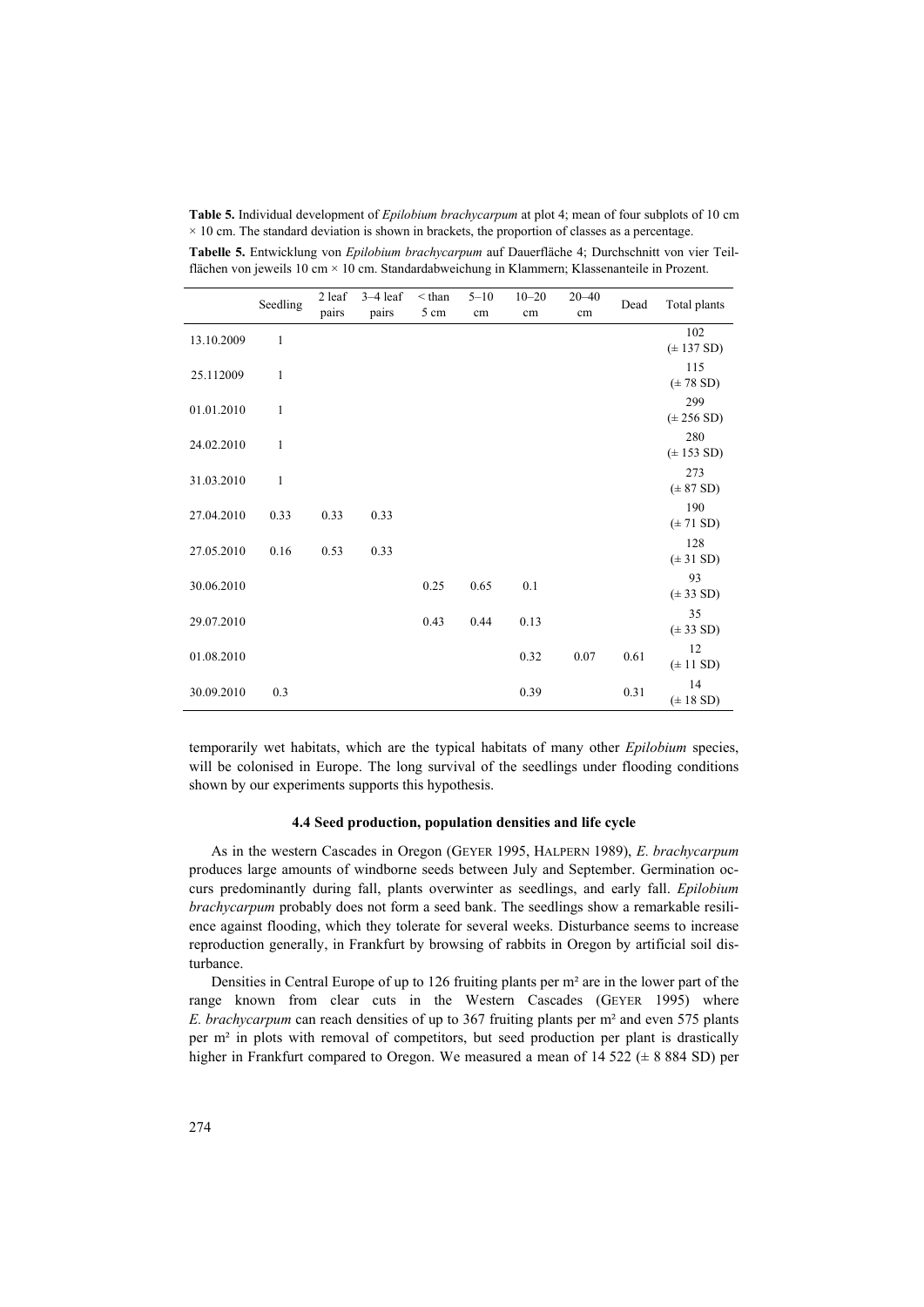

**Fig. 9.** Mean number of *Epilobium brachycarpum* plants at different developmental stages in subplots of 10 × 10 cm at the former main freight yard in Frankfurt/Main. Data from October 2009 to January 2010 from plots 1–3, those for the other months from plot 4. Green = seedlings, blue = sterile plants, red = flowering or fruiting plants.

**Abb. 9.** Durchschnittliche Anzahl von *Epilobium-brachycarpum*-Pflanzen verschiedener Entwicklungsstadien auf Teilflächen von  $10 \times 10$  cm auf dem Hauptgüterbahnhof in Frankfurt am Main. Daten wurden zwischen Oktober 2009 und Januar 2010 auf den Dauerflächen 1–3 und für die anderen Monate auf der Dauerfläche 4 erhoben. Grün = Keimlinge, blau = sterile Pflanzen, rot = blühende oder fruchtende Pflanzen.



**Fig. 10.** Competition tests under greenhouse conditions, 2 February to 7 August 2010. 1: *Senecio inaequidens* (grey) and *Epilobium brachycarpum* (dark blue) in garden soil. 2: *Epilobium lamyi* (middle blue) and *Epilobium brachycarpum* (dark blue) in garden soil. 3: *Senecio inaequidens* (grey) and *Epilobium brachycarpum* (dark blue) in sand. 4: *Epilobium lamyi* (middle blue) and *Epilobium brachycarpum* (dark blue) in sand.

**Abb. 10.** Konkurrenztests unter Gewächshausbedingungen vom 2. Februar bis zum 7. August 2010. 1: *Senecio inaequidens* (grau) und *Epilobium brachycarpum* (dunkelblau), auf Gartenerde. 2: *Epilobium lamyi* (mittelblau) und *Epilobium brachycarpum* (dunkelblau) auf Gartenerde. 3: *Senecio inaequidens* (grau) und *Epilobium brachycarpum* (dunkelblau) auf Sand. 4: *Epilobium lamyi* (mittelblau) *und Epilobium brachycarpum* (dunkelblau) auf Sand.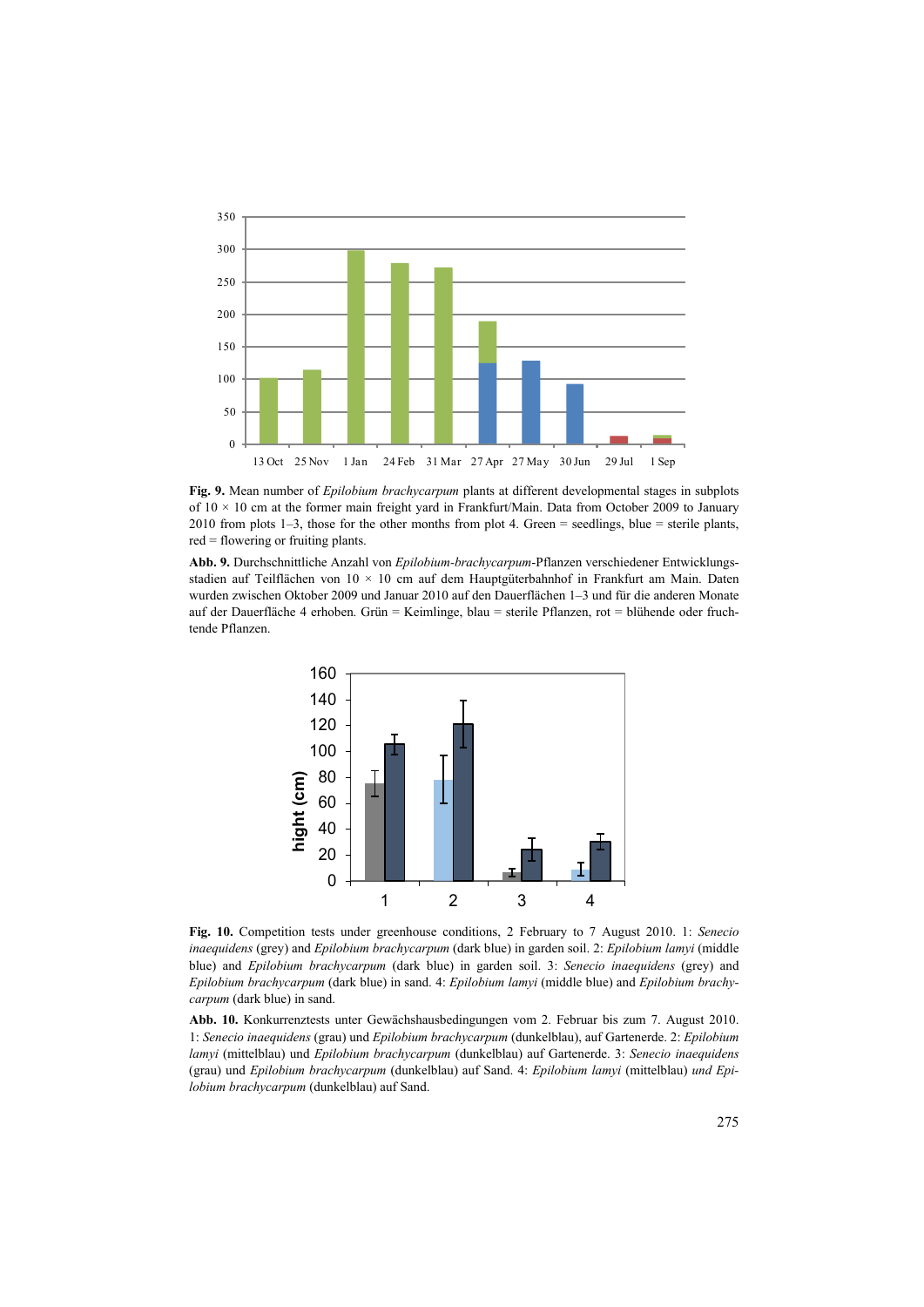plant, GEYER (1995) gives figures of just 31–109 seeds per plant in clear cuts and of a maximum of 4 034 seeds per plant for a greenhouse experiment with one plant per pot. We also found higher numbers of seeds per fruit  $(24.1 \pm 3.1 \text{ SD})$  compared to Oregon  $(8-10 \text{ in clear})$ cut,  $14-15$  in greenhouse) and of fruits per plant:  $579 \ (\pm 325 \text{ SD})$  compared to 8–21 in clear cuts and 198–278 in greenhouse. Increased sexual reproduction is a common feature among invasive plants (e.g. BECKMANN et al. 2009).

*Epilobium brachycarpum* is well adapted to ruderal habitats by the very high numbers of seeds that germinate between September and March. The plant can withstand adverse conditions, including inundation, for several weeks (own observations and pers. comm. A. Malten). Very dry summer conditions in Central Europe cause a severe dieback and retard growth, and the dwarfed surviving plants produced only a few seeds.

# **4.5 Germination tests and competition tests**

According to our competition experiments, *E. brachycarpum* displayed more vigorous growth than *Senecio inaequidens*, one of the most successful invaders of the last decades in Germany. The growth was also superior to the native *Epilobium lamyi*, which often colonises the same habitats as *E. brachycarpum.* 

# **4.6 Risk assessment**

A weed risk assessment for Australia (PHELOUNG et al. 1999) was not able to classify *E. brachycarpum* decisively. The plant belongs to those taxa, albeit with the highest possible score (score 6, class span 1–6), which must be evaluated for their potential to damage the productive capacity or environment. Performing a risk assessment according to GABLIS (German-Austrian Black List Information System, ESSL et al. 2011) yields a similar result. *Epilobium brachycarpum* is rated as a member of the "Grey List-Watch List". In our opinion, this classification does not take the already-observed niche expansion into account and, therefore, underestimates the potential of *E. brachycarpum* as an invasive plant.

*Epilobium brachycarpum* is a noxious weed in Californian vineyards (SANGUANKEO et al. 2009). There is concern about glyphosate resistance, albeit the species is not listed among the 21 species currently known to have evolved this type of resistance (HEAP 2012). The invasion of vineyards and farmland in Central Europe, thus, would not require a major niche shift. We regard it as probable that the plant will become a weed in the vineyards of Europe as well, although we know of only a single occurrence in 2010 in such a habitat in the Mosel Valley (Germany/Rhineland-Palatinate, pers. comm. D. Korneck).

# **Erweiterte deutsche Zusammenfassung**

**Einleitung** – *Epilobium brachycarpum* ist im westlichen Nordamerika heimisch. Dort kommt die Art natürlicherweise vor allem in offenen Waldgesellschaften vor und tritt auch als Unkraut in Weinbergen und anderen Dauerkulturen auf. Die Art ist von anderen in Deutschland vorkommenden Weidenröschen*-*Arten durch die kurzen, nur 15–30 mm langen Früchte, die überwiegend winterannuelle Lebensform, die linealischen bis schwach lanzettlichen, früh abfallenden Blätter und die sich ablösende Epidermis deutlich unterschieden. Dies führte dazu, dass Vorkommen der Pflanze überdurchschnittlich gut erfasst wurden. Das Herkunftsgebiet liegt im westlichen Nordamerika. Dort ist die Art als Unkraut in Weinbergen und anderen Dauerkulturen bekannt.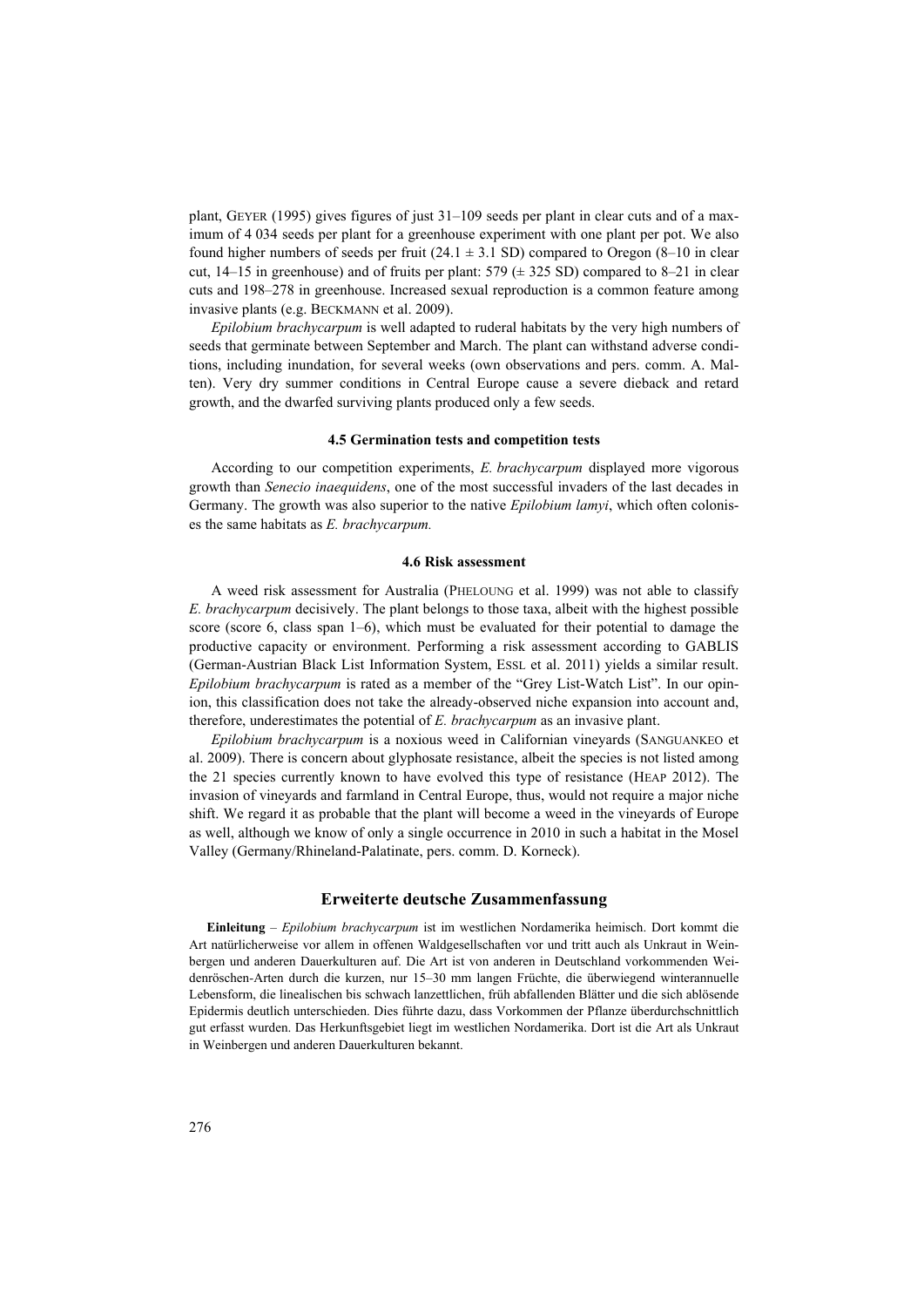Nur wenige sich einbürgernde Arten stellen eine wirtschaftliche Bedrohung dar oder haben das Potential, Lebensräume nachhaltig zu verändern (Transformer im Sinne von PYŠEK et al. 2004). Welche Eigenschaften derartige biologische Invasionen begünstigen, ist bei vielen Arten noch unklar. Die schnelle Ausbreitung von *E. brachycarpum* in Mitteleuropa lässt es geraten erscheinen, das Potenzial dieser Art als aggressiver Neophyt, als Transformer, abzuschätzen.

**Material und Methoden** – Wir verwendeten folgende Ansätze: (1) Darstellung der Besiedlungsgeschichte und der aktuellen Verbreitung in Europa, (2) Modellierung des Heimatareals in Nordamerika und des neophytischen Areals in Europa, (3) Modellierung der Samenausbreitung, (4) Dokumentation des pflanzensoziologischen Gesellschaftsanschlusses in Mitteleuropa, (5) Identifikation der potentiell besiedelbaren Vegetationstypen auf der Grundlage der Ähnlichkeiten von ökologischen Zeigerwerten von Verbänden des mitteleuropäischen Vegetationssystems, (6) Messungen der Samenproduktion, Populationsdichte und des Lebenszyklus auf Ruderalstandorten in Frankfurt am Main, (7) Keimungsund Konkurrenztests unter Freiland- und Gewächshausbedingungen, (8) Risikoabschätzungen nach etablierten Tests.

**Ergebnisse** – (1) In Deutschland wurde *E. brachycarpum* erstmals 1994 in Rheinland-Pfalz festgestellt (LANG & WOLF 2000). 1999 wurde die Pflanze in Hessen (Rhein-Main-Gebiet) nachgewiesen, wo sie sich seither kontinuierlich ausbreitet (BÖNSEL & OTTICH 2005). 2002 wurde ein weiteres Ausbreitungszentrum in Nordbayern bekannt (HÖCKER & HETZEL 2007). Die kontinuierliche Ausbreitung bestand bis etwa 2008; seitdem verläuft der Zuwachs der Neunachweise in Messtischblättern etwas langsamer (Abb. 3). Die Ausbreitungsgeschwindigkeit für das im Rhein-Main-Gebiet zentrierte Areal beträgt etwa 8 km pro Jahr. Besiedelte Habitate sind u. a. Abbaugruben, Ruderalflächen in Städten und Bahngelände. In Europa bestehen weiterhin Verbreitungsinseln in Frankreich, Spanien und England (Abb. 5).

(2) Die Modellierung des potentiellen Verbreitungsgebietes von *E. brachycarpum* mithilfe von ökologischer Nischenmodellirung (ENM) basierend auf den Daten der Verbreitung in Nordamerika zeigt eine hohe Habitateignung für die Mittelmeerregion. Die Habitateignung in Nordwest- und Mitteleuropa ist dagegen vergleichsweise gering (Abb. 7b). (3) Diasporen von *E. brachycarpum* werden sehr effektiv und potentiell über mehrere Kilometer durch Wind ausgebreitet (Abb. 8).

(4) Die Analyse von Vegetationsaufnahmen (Tabelle 1 in der Beilage) zeigt eine deutliche Bindung an kurzlebige Ruderalvegetation (*Sisymbrion*)*.* In Gesellschaften des *Dauco-Melilotion* kommt *E. brachycarpum* nur ausnahmsweise vor. (5) In Tabelle 1 sind die Verbände aufgeführt, die in ihren Zeigerwerten mindestens eine Übereinstimmung von 50 % mit dem *Sisymbrion* aufweisen.

(6) Die Samenproduktion pro Frucht wurde mit 24,1  $(\pm 3,1)$  bestimmt. Früchte pro Pflanze wurden 579 (± 325) gezählt, womit sich eine Samenproduktion pro Pflanze von 14.522 (± 8.884) ergibt. Die Dichte fruchtender Pflanzen wurde auf Ruderalflächen in Frankfurt am Main mit 45,8 ( $\pm$  27,5) pro m<sup>2</sup> bestimmt. Eine Beweidung durch Kaninchen (*Oryctolagus cuniculus*) führte nicht zu einer Verminderung der Samenproduktion pro Individuum. (7) Die Keimung erfolgte auf innerstädtischen Ruderalflächen in Frankfurt am Main zwischen September und Dezember sowie in geringerem Maße im März. Während des Winters kann die Zahl der Jungpflanzen (Keimblattstadium bis 1–2 Blattpaare) sehr hoch sein. Im Januar 2010 stellten wir in 12 Probeflächen von 10 cm  $\times$  10 cm Größe 299 ( $\pm$  266) Jungpflanzen fest. Zwischen April und Juni sind sterile Pflanzen mit etlichen Blattpaaren vorhanden. Die Blüteund Fruchtzeit liegt zwischen Juli und September (Abb. 9). Die Pflanzen sind gegen Trockenperioden empfindlich, überstehen aber mehrwöchige Überschwemmungen oder Schneeüberdeckung. Im Gartenversuch keimte *E. brachycarpum* sowohl auf Gartenerde wie auf einer Sand-Erde-Mischung im Herbst 2010 in sehr hohen Anteilen und erwies sich bei Konkurrenzversuchen *Epilobium lamyi* und *Senecio inaequidens* deutlich überlegen.

(8) *Epilobium brachycarpum* hat Eigenschaften, die es als wahrscheinlich erscheinen lassen, dass die Art als Schädling in landwirtschaftlichen Ökosystemen auftreten kann: (i) Unkraut im natürlichen Verbreitungsgebiet, (ii) Vorkommen in Ruderalgesellschaften, (iii) annuelle Lebensform, (iv) hohe Samen-Produktion, (v) Schwimmfähigkeit der Samen, (vi) sehr gute Ausbreitung über Wind, (vii) schnelle Ausbreitung und wahrscheinlich (viii) Profiteur des Klimawandels.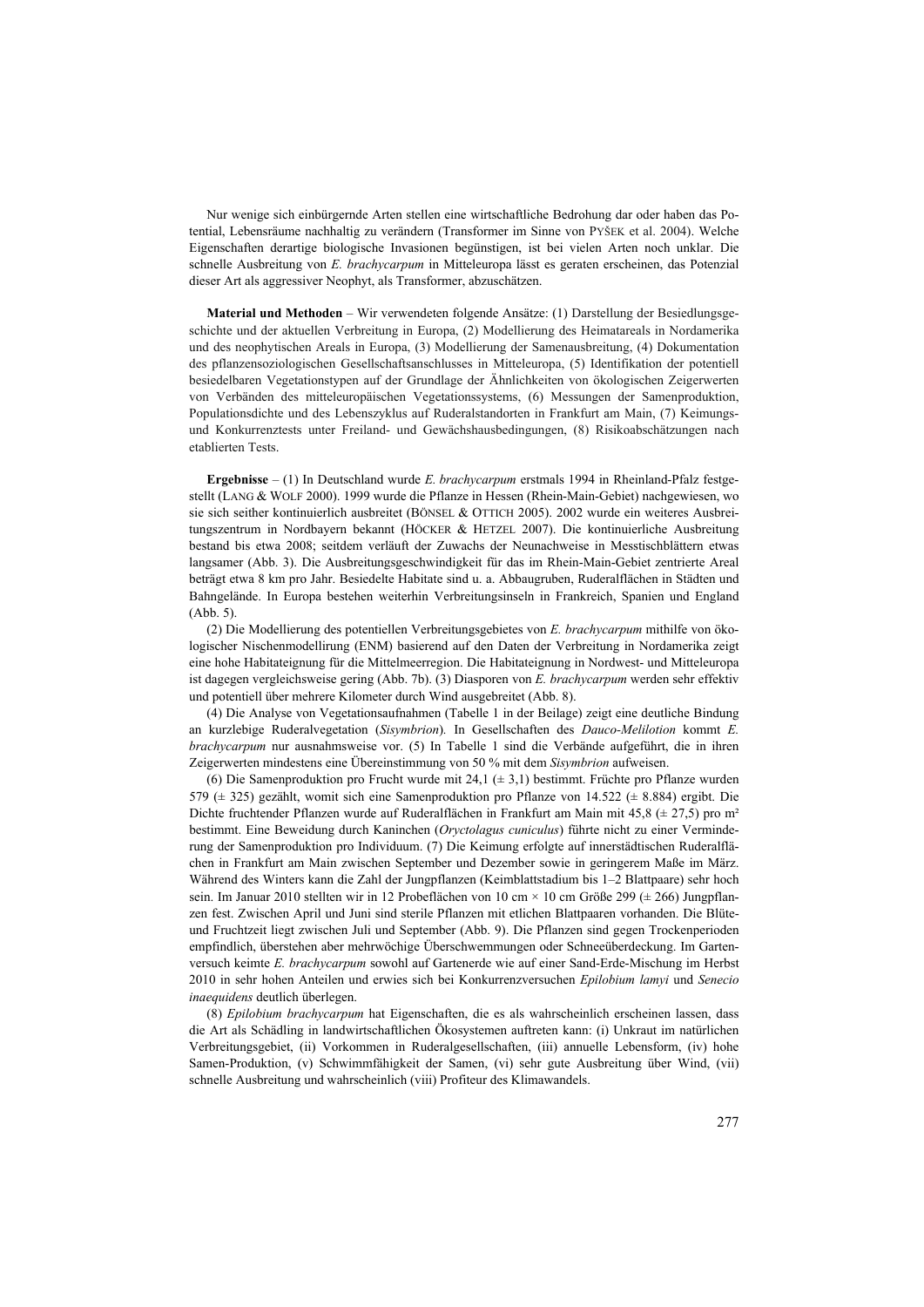**Diskussion** – So weit bekannt fand eine Phase gelegentlicher Einbringung ohne Ausbreitung in Mitteleuropa nicht statt. In Deutschland bestand die Phase lokaler Einbürgerung 1994–1998; die Jahre 1999–2001 waren durch regionale Einbürgerung charakterisiert. Seit 2002 verhält sich *E. brachycarpum* in Mitteleuropa invasiv (Definition nach PYŠEK et al. 2004). Bei gleichbleibender Ausbreitungsgeschwindigkeit wird *E. brachycarpum* die Schweizer Grenze im Rheintal 2030 und die deutsche Nordostgrenze 2080 erreichen. Durch das Entstehen neuer lokaler Ausbreitungszentren durch Ferntransport wird die Ausbreitung aber wahrscheinlich schneller verlaufen. Über die Einwanderung bestehen keine sicheren Erkenntnisse. Die Nähe früher Funde zu Einrichtungen der US-Armee lässt aber einen Zusammenhang mit militärischen Transporten vermuten. In Mitteleuropa sind heute mindestens zwei Wege für Ferntransporte nachgewiesen (i) durch Lastwagen zwischen Abbaugebieten und (ii) durch Zugverkehr.

Bei Annahme einer Nischenkonstanz zwischen Nordamerika und Europa wäre eine deutlich stärkere Ausbreitung im Mittelmeerraum zu erwarten (Abb. 5). Eine mögliche Erklärung für die unerwartete Ausbreitung in Europa ist, dass sich die ökologische Nische geändert hat. Molekulare Studien und reziproke Transplantationsexperimente können hier Aufklärung bringen.

Ähnlichkeiten zum *Sisymbrion* in der ökologischen Klassifikation machen es wahrscheinlich, dass *E. brachycarpum* Gesellschaften des *Fumario-Euphorbion* besiedeln und insbesondere im Weinbau zum Problemunkraut werden kann. Auch Waldschlaggesellschaften (*Carici piluliferae-Epilobion angustifoliae*) und Bidention-Gesellschaften könnten von *E. brachycarpum* besiedelt werden. Gesellschaften des *Sisymbrion* verändern sich nach der Einwanderung von *E. brachycarpum* deutlich. Die Vegetation wird dichter und höher. Auf Ruderalflächen in Frankfurt am Main wurde dadurch das in Vorjahren festgestellte Brüten des Flussregenpfeifers (*Charadrius dubius*) verhindert.

Die in Europa festgestellten Dichten an Pflanzen pro m² und die Samenproduktion pro Pflanze liegen deutlich über den aus Nordamerika bekannten Werten. Risikoabschätzungen nach für Australien (PHELOUNG et al. 1999) und Mitteleuropa (ESSL et al. 2011) entwickelten Systemen ergaben jeweils ein mittleres Risiko. Diese Systeme berücksichtigen jedoch nicht die bereits erkennbare Nischen-Änderung und unterschätzen daher wahrscheinlich das Potential von *E. brachycarpum* als invasiver Pflanze.

#### **Acknowledgements**

Unpublished data were supplied by Dr. Beate Alberternst, Dr. Uwe Amarell, Kurt Baumann, Gerd Berend, Günther Blaich, Peter Emrich, Robert Fritsch, Dr. Ralf Hand, Rudolf Höcker, Heinz Kalheber, Andreas König, Dr. Dieter Korneck, Dr. Walter Lang, Andreas Malten, Dr. Stefan Nawrath, Kai-Uwe Nierbauer, Hugues Tinguy and F.-J. Weicherding. Sylvain Hodvina assisted with the internet inquiries. Maps were partly produced by Christina Müller, Senckenberg Frankfurt/Main. Ralf Hand, Botanic Garden and Botanical Museum Berlin-Dahlem, and Gerwin Kasperek, Senckenberg library Frankfurt/Main, helped with literature retrieval. We thank two anonymous reviewers for their constructive comments, which helped us to improve the manuscript.

The present study was supported by the research funding program "LOEWE – Landes-Offensive zur Entwicklung Wissenschaftlich-ökonomischer Exzellenz" of Hesse's Ministry of Higher Education, Research, and the Arts. Further financial support was obtained from Deutsche Forschungsgemeinschaft (DFG Zi 557/8–1 1 and DFG TA 311/3).

## **Supplements and Appendices**

**Supplement 1.** Table 1. Vegetation relevées of *Epilobium brachycarpum* from the Rhine-Main area and northern Bavaria.

**Beilage 1.** Tabelle 1. Vegetationsaufnahmen mit *Epilobium brachycarpum* aus dem Rhein-Main-Gebiet und dem nördlichen Bayern.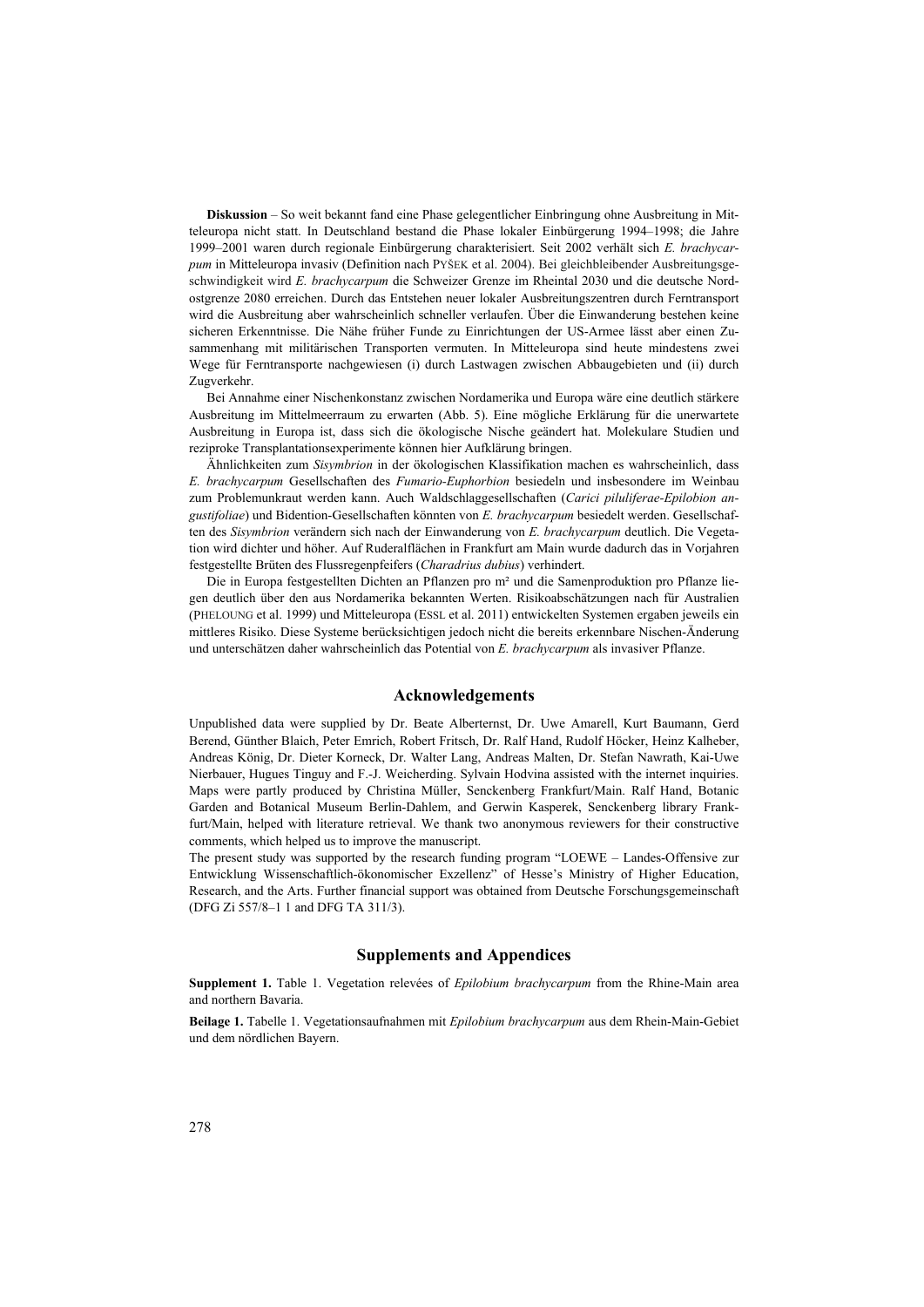**Appendix 1.** Geographic origin of the relevés in Table 1. Plot numbers correspond to sequential numbers in Table 1.

**Anhang 1.** Geographische Herkunft der Aufnahmen in Tabelle 1. Die Aufnahmenummern entsprechen den laufenden Nummern in Tabelle 1.

6328/41 – German ordinance map 1:25 000 (10' longitude  $\times$  6' latitude) / numbering of quadrants in lines from top to bottom. (3469164/5543580) – Georeference with Gauss-Krüger coordinate system.

6328/41 – Deutsche topographische Karte 1:25 000 (10' Breite × 6' Länge) / mit fortlaufender Quadrantenteilung; Nummerierung der Quadranten jeweils zeilenweise und von oben nach unten. (3469164/5543580) – Georeferenzierung mit Gauß-Krüger-Koordinaten.

1: 6328/41 Markt Bibart, railway station

2: 6030/144 s Stettfeld, dredging lake

3: 6030/413 nw Trunstadt, sandpit and landfill

4: 6231/41 nw Lauf,sandpit and landfill with sand

5: 6428/43 Bad Windsheim-South, parking ground and fallow land

6: 5917/32 Frankfurt airport, CargoCity Süd, fallow land with sand and gravel (3469164/5543580)

7: 6032/13 n Scheßlitz, land fill

8: 6328/41 Markt Bibart, storage area for wood

9: 6330/14 Uehlfeld, garden

10: 5917/41 Frankfurt airport, CargoCity South (3468907/5543574)

11: 6030/413 nw Viereth, sandpit and gravelpit

12: 6328/41 Markt Bibart, railway station

13: 6230/44 e Höchstadt, disabandoned pits, partly used as landfill

14: 6332/12 w Kersbach, sandpit near highway

15 6329/32 ne Baudenbach, landfill for building site rubble

16: 6330/12 w Mailach, sandpit and landfill

17: 6328/41 e Markt Bibart, commercial area and railway track

18: 6328/23 Grappertshofen, building site rubble

19: 6329/33 se Langenfeld, railway line Nürnberg - Würzburg, railway track

20: 6232/14 n Forchheim, flattened sandy area prepared for development

21: 5817/44 Frankfurt/Main, former freight yard, sand and gravel (3473804/5552383)

22: 6330/34 s Linden, fallow field

23: 5917/41 Frankfurt airport, CargoCity South, sandy fallow land (3470555/5543706)

24: 6330/33 Between Bundesstrasse 470 and Göttelhöf, fallow field

25: 6328/14 sw Altmannshausen, railway line

26: 6018/43 Messel pit, pile of oil shale (3482900/5531319)

27: 5917/121 Frankfurt/Main, Schwanheim, Leuna-Straße (3468080/5550143)

28: 6329/43 s Kleinsteinach, dumping site "Gutenstetten"

29: 6328/42 s Frankenfeld, railway line Nürnberg - Würzburg

30: 6330/21 sw Lonnerstadt, sand pit

31: 6332/12 n Baiersdorf, storage area for sand

32: 6018/43 Messel pit, pile of oil shale (3482915/5531300)

33: 6328/33 nw Ingolstadt, landfill for building site rubble

34: 6232/13 s Neuses/R., sand pit and land fill

35: 5817/443 Frankfurt/Main, former freight yard (3474244/5552513)

36: 5817/443 Frankfurt/Main, former freight yard (3473242/5552590)

37: 5817/434 Frankfurt/Main, former freight yard (3473031/5552461)

38: 5817/434 Frankfurt/Main, former freight yard (3473077/5552468)

39: 5817/44 Frankfurt/Main, former freight yard, very sandy gravel (3474107/5552451)

40: 5817/443 Frankfurt/Main, former freight yard (3473221/5552571)

41: 5818/33 Frankfurt/Main, Eastern harbour, industrial area at the right side of Main, ca. 100 m east of Deutschherrnbrücke, grus (3478915/5552457)

42: 5817/44 Frankfurt/Main, former freight yard, flattened rubble (3474204/5552510)

43: 5817/443 Frankfurt/Main, former freight yard (3473192/5552534)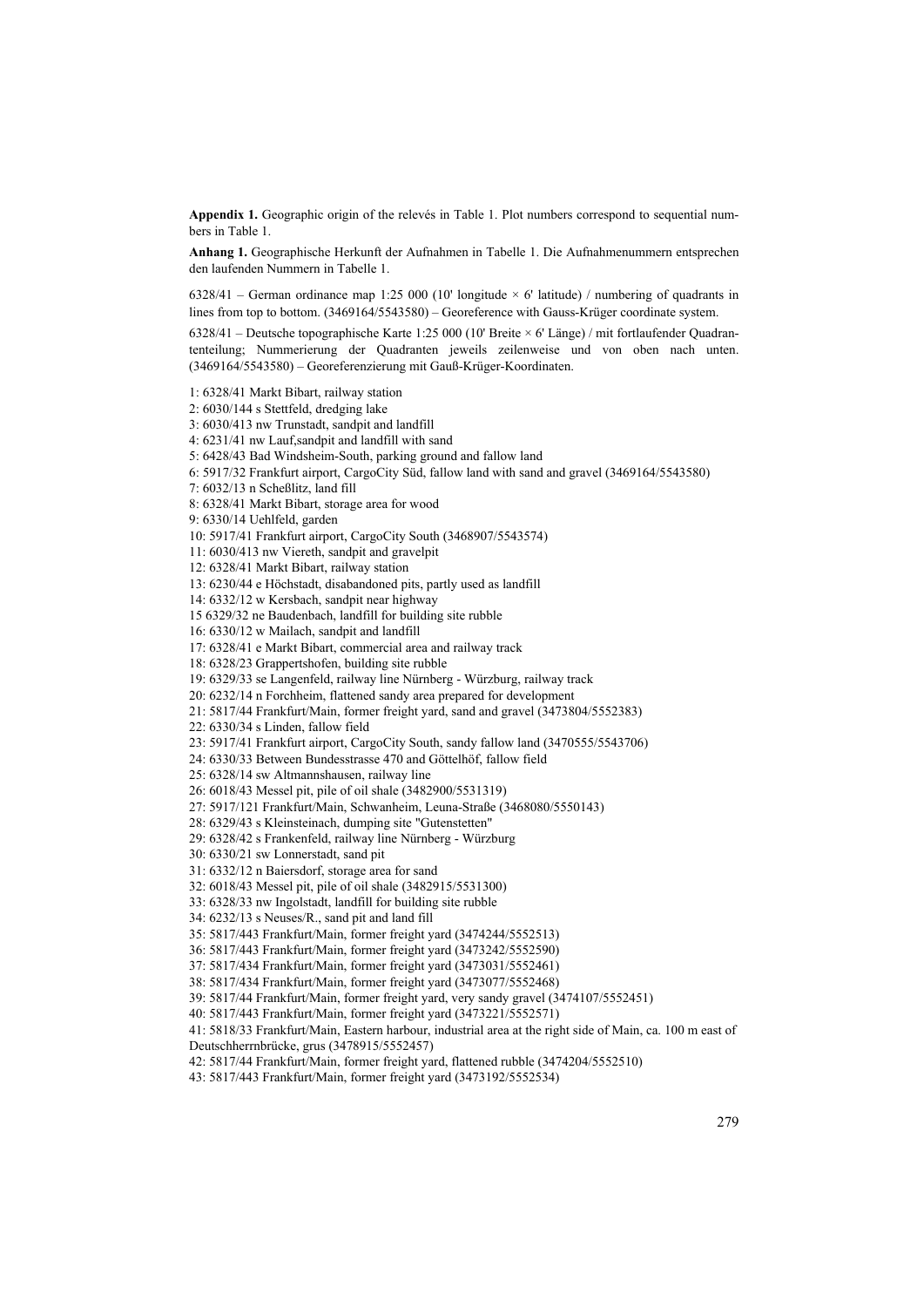44: 5817/443 Frankfurt/Main, former freight yard (3473202/5552551)

45: 5817/432 Frankfurt/Main, Rebstock, urban waste land (3472829/5553151)

46: 5817/443 Frankfurt/Main, former freight yard (3474327/5552522)

47: 5817/443 Frankfurt/Main, former freight yard (3474297/5552519)

48: 5817/443 Frankfurt/Main, former freight yard (3473231/5552521

49: 5817/432 Frankfurt/Main, Rebstock, urban waste land (3472858/5553156)

50: 6018/43 Messel pit, open ruderal vegetation on crushed oil shale (3482700/5531070)

51: 5817/44 Frankfurt/Main, Hanauer Landstraße / Grusonstraße, landfill used as industrial area,

ruderal, rich in Conyza canadensis, very open, fine gravel (3479073/5552869) 52. 6018/43 Messel pit, short-lived ruderal vegetation on crushed oil shale (3482697/5531331)

53: 6429/31 Diespeck, industrial area, green space

54: 6018/43 Messel pit, open ruderal vegetation on crushed oil shale (3482812/5531486)

55: 6018/43 Messel pit, open ruderal vegetation on crushed oil shale (3482622/5531337)

56: 6018/43 Messel pit, open ruderal vegetation on crushed oil shale (3482733/5531678)

57: 6429/21 Neustadt a. d. Aisch, Karl-Eibl-Straße, garden

58: 6429/21 Neustadt a. d. Aisch, railway station

59: 6018/43 Messel pit, basalt cover in center of pit (3482564/5531281)

60: 6018/43 Messel pit, basalt cover in center of pit (3482592/5531309)

61: 6018/43 Messel pit, basalt cover in center of pit (3482625/5531305)

62: 6328/43 Markt Sugenheim; waste disposal site

63: 6429/21 Neustadt a. d. Aisch, abandoned clay pit

64: 6427/223 e Weigenheim, Mittelwald (coppice-with-standards forests)

65: 6018/43 Messel pit, open ruderal vegetation on crushed oil shale (3482679/5531310)

66: 6330/33 Göttelhöf, fallow field

67: 6018/43 Messel pit, open ruderal vegetation on crushed oil shale (3482595/5531225)

68: 6018/43 Messel pit, basalt cover in center of pit (3482545/5531300)

69: 6018/43 Messel pit, basalt cover in center of pit (3482645/5531272)

# **References**

- BALDWIN, G.B., GOLDMAN, D.H., KEIL, D.J., PATTERSON, R., ROSATTI, T.J. & WILKEN, D.H. (2012): The Jepson manual. Vascular plants of California. Ed. 2. – University of California, Berkeley u.a.:  $XXII + 1568$  pp.
- BECKMANN, M., ERFMEIER, A. & BRUELHEIDE, H. (2009): A comparison of native and invasive populations of three clonal plant species in Germany and New Zealand. – J. Biogeogr. 36: 865–878.
- BÖNSEL, D. & OTTICH, I. (2005): Über neue Funde des Kurzfrüchtigen Weidenröschens (*Epilobium brachycarpum*) in Frankfurt am Main. – Bot. Naturschutz Hessen 18: 43–54.
- BROENNIMANN, O., TREIER, U.A., MÜLLER-SCHÄRER, H., THUILLER, W., PETERSON, A.T. & GUISAN, A. (2007): Evidence of climatic niche shift during biological invasion. – Ecol. Lett. 10: 701–709.

BUTTLER, K.P. & HAND, R. (2008): Liste der Gefäßpflanzen Deutschlands. – Kochia Beih. 1: 1–107.

CHANDLER B. J. (2009): The effects of disturbance and deer herbivory on plant invasions. – Thesis, School of Biological Sciences, University of Canterbury, Canterbury: VII + 119 pp.

CHYTRÝ, M. (Ed.) (2007): Vegetation of the Czech Republic. 1. Grassland and Heathland Vegetation. [in Czech, with English summary] – Academia, Praha: 526 pp.

- CHYTRÝ, M. (Ed.) (2009): Vegetation of the Czech Republic. 2. Ruderal, Weed, Rock and Scree vegetation. [in Czech, with English summary] – Academia, Praha: 520 pp.
- CHYTRÝ, M., KUČERA, T. & KOČÍ, M. (Eds.) (2001): Katalog biotopů České republiky (Catalogue of biotopes of the Czech Republic) [in Czech]. – Agentura ochrany přírody a krajiny ČR, Praha: 304 pp.
- CUNZE, S., LEIBLEIN, M.C. & TACKENBERG, O. (2013): Range Expansion of *Ambrosia artemisiifolia* in Europe is promoted by climate change. – ISRN Ecology 2013: Article ID 610126, 9 pp. doi:10.1155/2013/610126.
- DECHENT, H-J. & BAUM S. (2003): Farn- und Samenpflanzen im Stadtgebiet von Mainz. Mainzer Naturwiss. Arch., Beih. 22: 55–179.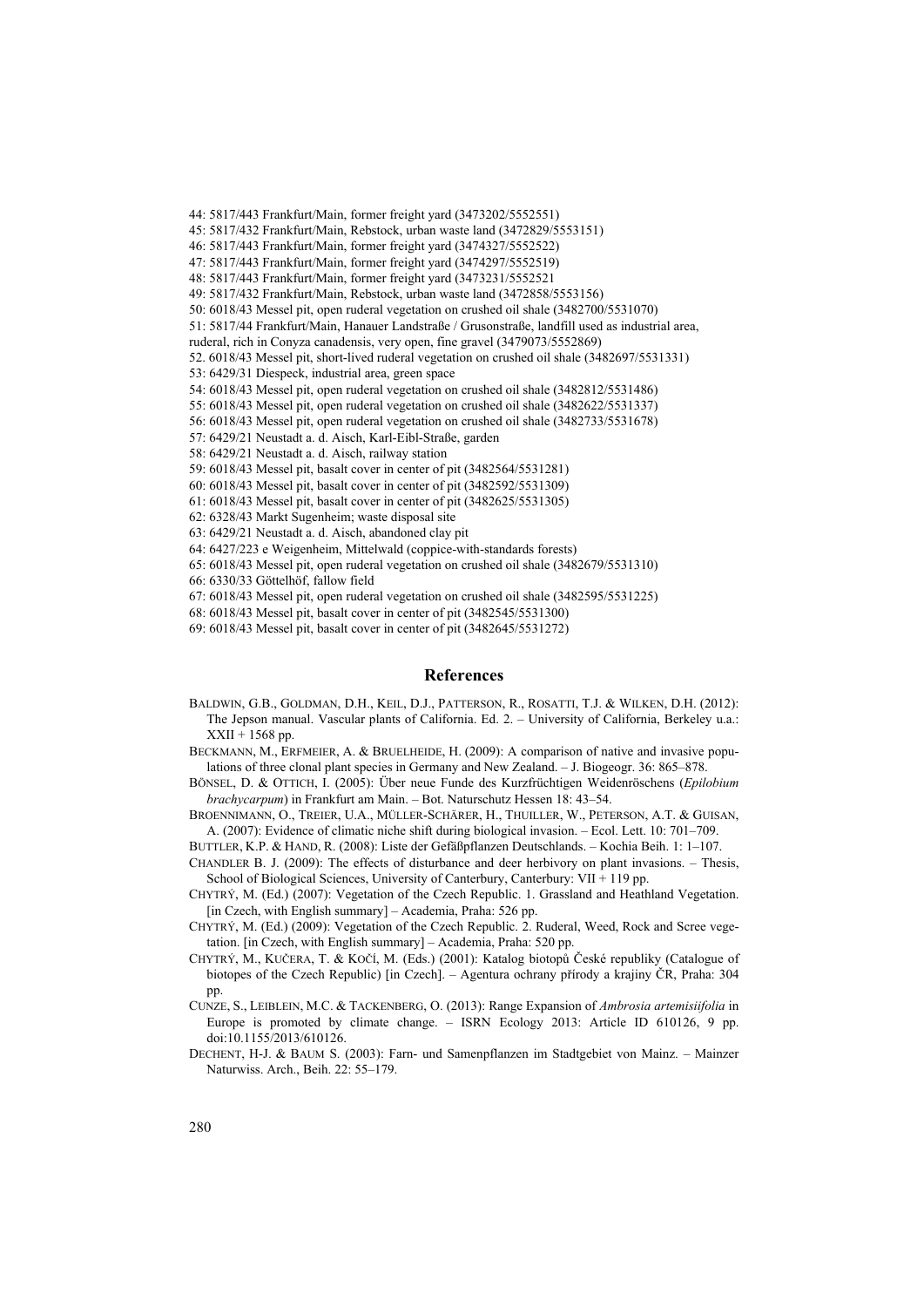- DELISLE, F.C., LAVOIE, M.J. & LACHANCE, D. (2003): Reconstructing the spread of invasive plants: taking into account biases associated with herbarium specimens. – J. Biogeogr. 30: 1033–1042.
- DIERSCHKE, H. (1994): Pflanzensoziologie. Ulmer, Stuttgart: 683 pp.
- ELITH, J., GRAHAM, C.H., ANDERSON, R.P., DUDIK, M., FERRIER, S., GUISAN, A., HIJMANS, R.J., HUETTMANN, F., LEATHWICK, J.R., LEHMANN, A., LI, J., LOHMANN, L.G., LOISELLE, B.A., MAN-ION, G., MORITZ, C., NAKAMURA, M., NAKAZAWA, Y., OVERTON, J.M., PETERSON, A.T., PHILLIPS, S.J., RICHARDSON, K., SCACHETTI-PEREIRA, R., SCHAPIRE, R.E., SOBERON, J., WILLIAMS, S., WISZ, M.S. & ZIMMERMANN, N.E. (2006): Novel methods improve prediction of species' distributions from occurrence data. – Ecography 29: 129–151.
- ESSL, F., DULLINGER, S. & KLEINBAUER, I. (2009): Changes in the spatio-temporal patterns and habitat preferences of *Ambrosia artemisiifolia* during its invasion of Austria. – Preslia 81: 119–133.
- ESSL, F., NEHRING, S., KLINGENSTEIN, F., MILASOWSZKY, N., NOWACK, C. & RABITSCH, W. (2011): Review of risk assessment systems of IAS in Europe introducing the German-Austrian Black List Information System (GABLIS). – J. Nat. Conserv. 19: 339–350.
- GEYER, M. A. (1995): Autecological studies of two annual herbs, *Senecio sylvaticus* and *Epilobium paniculatum*: Effects of biotic and abiotic factors. – Thesis, Oregon State university. [12] + 83 pp.
- GRABHERR, G. & MUCINA, L. (1993): Die Pflanzengesellschaften Österreichs Teil II. Ulmer, Stuttgart: 523 pp.
- GRIME, J.P. (1974): Vegetation classification by reference to strategies. Nature 250: 26–31.
- HALPERN, C.B. (1989): Early successional patterns of forest species: Interactions of life history traits and disturbance. – Ecology 70: 704–720.
- HALPERN, C.B., ANTOS, J.A. GEYER, M.A. & OLSON, A.M. (1997): Species replacement during early succession: The abrupt decline of a winter annual. – Ecology 78: 621–631.
- HANSEN, M., DEFRIES, R.S., TOWNSHEND, J.R.G., CARROLL, M., DIMICELI, C. & SOHLBERG, R.A. (2003a): Vegetation Continuous Fields MOD44B, 2001 Percent Herb Cover, Collection 3. – University of Maryland, College Park, Maryland. – URL: http://glcf.umiacs.umd.edu/data/vcf [accessed 2009–07–07].
- HANSEN, M., DEFRIES, R.S., TOWNSHEND, J.R.G., CARROLL, M., DIMICELI, C. & SOHLBERG, R.A. (2003b): Vegetation Continuous Fields MOD44B, 2001 Percent Bare Soil Cover, Collection 3. – University of Maryland, College Park, Maryland. – URL: http://glcf.umiacs.umd.edu/data/vcf [accessed 2009–07–07].
- HANSEN, M., DEFRIES, R.S., TOWNSHEND, J.R.G., CARROLL, M., DIMICELI, C. & SOHLBERG, R.A. (2003c): Global Percent Tree Cover at a Spatial Resolution of 500 Meters: First Results of the MODIS Vegetation Continuous Fields Algorithm. – Earth Interactions 7(10): 1–15. Washington, DC. – URL: http://glcf.umiacs.umd.edu/data/vcf [accessed 2009–07–07].
- HEAP, I. (2012): The International Survey of Herbicide Resistant Weeds. URL: http://www.weedscience.com [accessed 2012–02–22].
- HIJMANS, R.J., CAMERON, S.E., PARRA, J.L., JONES, P.G. & JARVIS, A. (2005): Very high resolution interpolated climate surfaces for global land areas. – Int. J. Climatol. 25: 1965–1978.
- HITCHCOCK, C.L., CRONQUIST, A., OWNBEY, M., THOMPSON, J.W. (1961): Vascular plants of the Pacific Northwest. Part 3: Saxifragaceae to Ericaceae. – University of Washington, Seattle: 614 pp.
- HÖCKER, R. & HETZEL, G. (2007): *Epilobium brachycarpum* C. Presl, das Kurzfrüchtige Weidenröschen, in Bayern. – Flor. Rundbr. 40: 115–130.
- HULME, P.E., BACHER, S., KENIS, M., KLOTZ, S., KÜHN, I., MINCHIN, D., NENTWIG, W., OLENIN, O., PANOV, V., PERGL, J., PYŠEK, P., ROQUES, A., SOL, D., SOLARZ, W. & VILÁ, M. (2008): Grasping at the routes of biological invasions: a framework for integrating pathways into policy. – J. Appl. Ecol.  $45 \cdot 403 - 414$
- IZCO, J. (1983): *Epilobium paniculatum* nueva adventicia para Europa. Candollea 38: 309–316.
- KNEVEL, I.C., BEKKER, R.M., KUNZMANN, D., STADLER, M. & THOMPSON, K. (2005): The LEDA Traitbase collecting and measuring standards of life-history traits of the Northwest European Flora. – Groningen Univ., Community and Conservation Ecology Group, Groningen: 176 pp.
- KOWARIK, I. (2010): Biologische Invasionen. Neophyten und Neozoen in Mitteleuropa. 2 Aufl. Ulmer, Stuttgart (Hohenheim): 492 pp.
- LAMBDON, P.W., PYŠEK, P., BASNOU, C., HEJDA, M., ARIANOUTSOU, M., ESSL, F., JAROŠÍK, V., PERGL, J., WINTER, M., ANASTASIU, P., ANDRIOPOULOS, P., BAZOS, I., BRUNDU, G., CELESTI-GRAPOW, L., CHASSOT, P., DELIPETROU, P., JOSEFSSON, M., KARK, S., KLOTZ, S., KOKKORIS, Y.,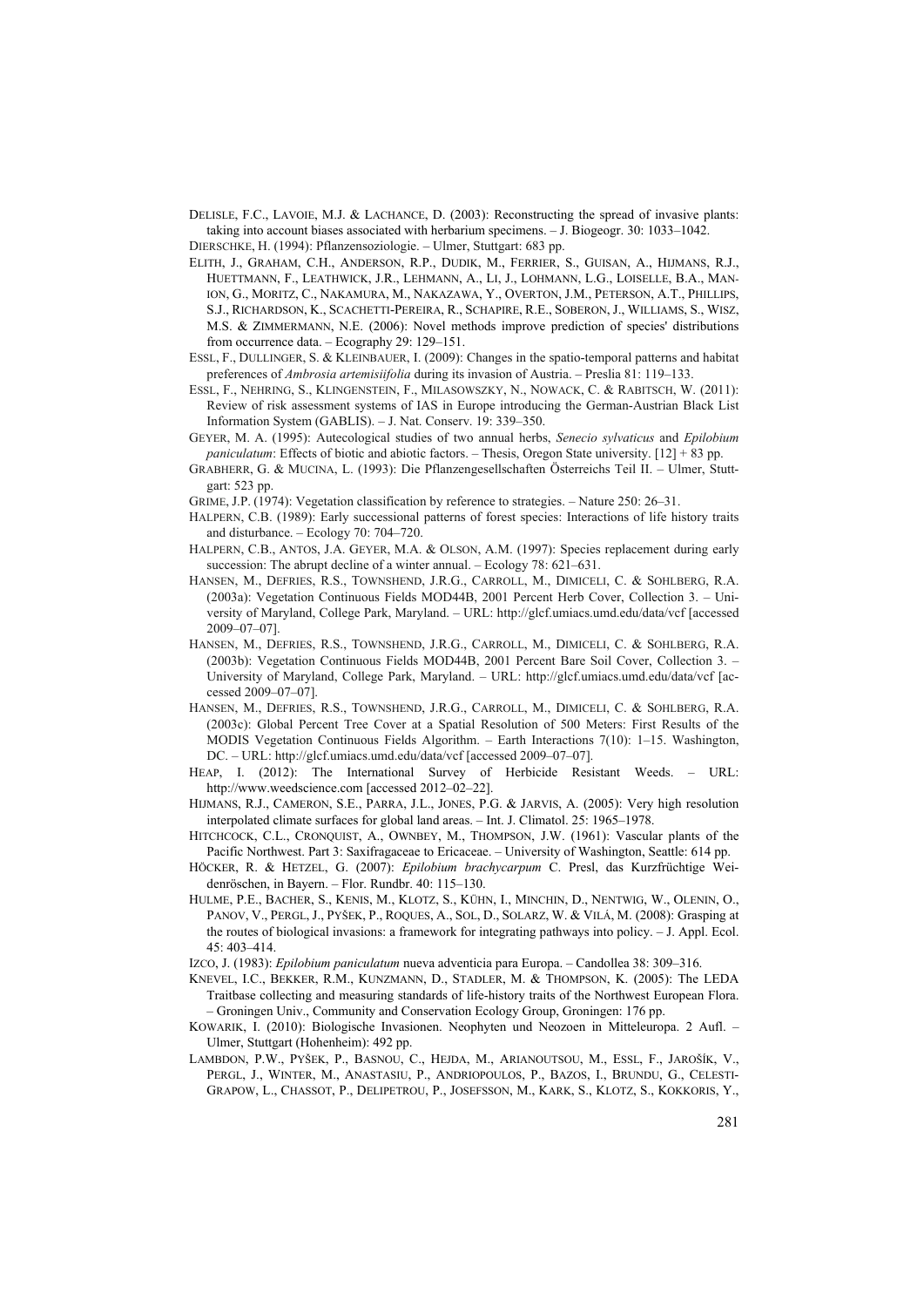KÜHN, I., MARCHANTE, H., PERGLOVÁ, I., PINO, J., VILÀ, M., ZIKOS, A., ROY, D. & HULME, P.E. (2008): Alien flora of Europe: species diversity, temporal trends, geographical patterns and research needs. – Preslia 80: 101–149.

LANG, W. & WOLFF, P. (2000): Achte Nachträge zur "Flora der Pfalz. Verbreitungsatlas der Farn- und Blütenpflanzen für die Pfalz und ihre Randgebiete". – Mitt. Pollichia 86: 122–123.

MACAYA, J. & FAÚNDEZ, L. (1998): *Boisduvalia glabella* (Nutt.) Walp. y *Epilobium brachycarpum* C. Presl, dos especies nuevas de Onagraceae para Chile. – Chloris Chilensis 1. – URL: [http://www.chlorischile.cl](http://www.chlorischile.cl/) [accessed 2012–01–15].

MAGNANON, S. (1995): Grandes raretés armoricaines: redécouvertes et nouveautés. – Erica 6: 61–66.

- MAILLET, J. & LOPEZ-GARCIA, C. (2000): What criteria are relevant for predicting the invasive capacity of a new agricultural weed? The case of invasive American species in France. – Weed Res. 40: 11–26.
- MCNEELY, J.A., MOONEY. H.A., NEVILLE, L.E., SCHEI, P.J. & WAAGE, J.K. (2001): Global strategy on invasive alien species. – IUCN, Gland:  $X + 50$  pp.
- MUCINA, L., GRABHERR, G. & ELLMAUER, T. (1993a): Die Pflanzengesellschaften Österreichs Teil I. Ulmer, Jena: 578 pp.
- MUCINA, L., GRABHERR, G. & ELLMAUER, T. (1993b) Die Pflanzengesellschaften Österreichs Teil III. – Ulmer, Jena: 353 pp.
- MUÑOZ, B.G. (2009): Algunas novedades para las floras de Ávila y Cáceres (Some news for the floras of Avila and Caceres) [in Spanish]. – Bot. Complut. 33: 53–59.
- OBERDORFER, E. (1977): Süddeutsche Pflanzengesellschaften. Teil I. 2.Aufl. Gustav Fischer, Stuttgart: 311 pp.
- OBERDORFER, E. (1978): Süddeutsche Pflanzengesellschaften. Teil II. 2. Aufl. Gustav Fischer, Stuttgart: 355 pp.
- OBERDORFER, E. (1983): Süddeutsche Pflanzengesellschaften. Teil III. 2. Aufl. Gustav Fischer, Stuttgart: 455 pp.
- OBERDORFER, E. (1992): Süddeutsche Pflanzengesellschaften. Teil IV. Wälder und Gebüsche. 2. Aufl. – Gustav Fischer, Jena: 282 (Textband) + 580 pp. (Tabellenband).
- PHELOUNG, P.C., WILLIAMS, P.A. & HALLOY, S.R. (1999): A weed risk assessment model for use as a biosecurity tool evaluating plant introductions. – J. Environm. Managem. 57: 239–251.
- PHILLIPS, S. & DUDÍK, M. (2008): Modelling of species distributions with Maxent: new extensions and a comprehensive evaluation. – Ecography 31: 161–175.
- PYŠEK, P., RICHARDSON, D.M., REJMÁNEK, M., WEBSTER, G., WILLIAMSON, M. & KIRSCHNER, J. (2004): Alien plants in checklists and floras: towards better communication between taxonomists and ecologists. – Taxon 53: 131–143.
- REZNICEK, A.A. & CATLING, P.M. (1987): *Carex praegracilis* in Eastern North America: A remarkable case of rapid invasion. – Rhodora 89: 205–216.
- RICHARDSON, D.M., PYŠEK, P., REJMÁNEK, M., BARBOUR, M.G., PANETTA, F.D. & WEST, C.J. (2000): Naturalization and invasion of alien plants: concepts and definitions. – Divers. Distr. 6: 93–107.
- RICHARDSON, D.M. & REJMÁNEK, M. (2004): Conifers as invasive aliens: a global survey and predictive framework. – Divers. Distr. 10: 321–331.
- RIEFNER, R.E. JR, & BOYD, S. (2007): New records of wetland and riparian plants in southern California, with recommendations and additions to the national list of plant species that occur in wetlands. – J. Bot. Res. Inst. Texas 1: 719–774.
- RIVAS-MARTÍNEZ, S., DÍAZ, T.E., FERNÁNDEZ-GONZÁLEZ, F., IZCO, J., LOIDI, J., LOUSÃ, M. & PENAS, Á. (2002): Vascular plant communities of Spain and Portugal. Addenda to the syntaxonomical checklist of 2001. – Itin. Geobot. 15: 5–922.
- RUIZ, G.M. & CARLTON, J.T. (2003): Invasive species. Vectors and management strategies. Island Press, Washington: XIII + 518 pp.
- SANGUANKEO, P.P., LEON, R.G. & MALONE, J. (2009): Impact of Weed Management Practices on Grapevine Growth and Yield Components. – Weed Sci. 57: 103–107.
- SCHAMINÉE, J.H.J., STORTELDER, A.H.F. & WESTHOFF, V. (1996): De vegetatie van Nederland. Deel 3. Plantengemeenschappen van graslanden, zomen en droge heiden (Vegetation of the Netherlands. Part 3. Plant communities of grasslands, fringes and dry heaths) [in Dutch]. – Opulus, Uppsala: 356 pp.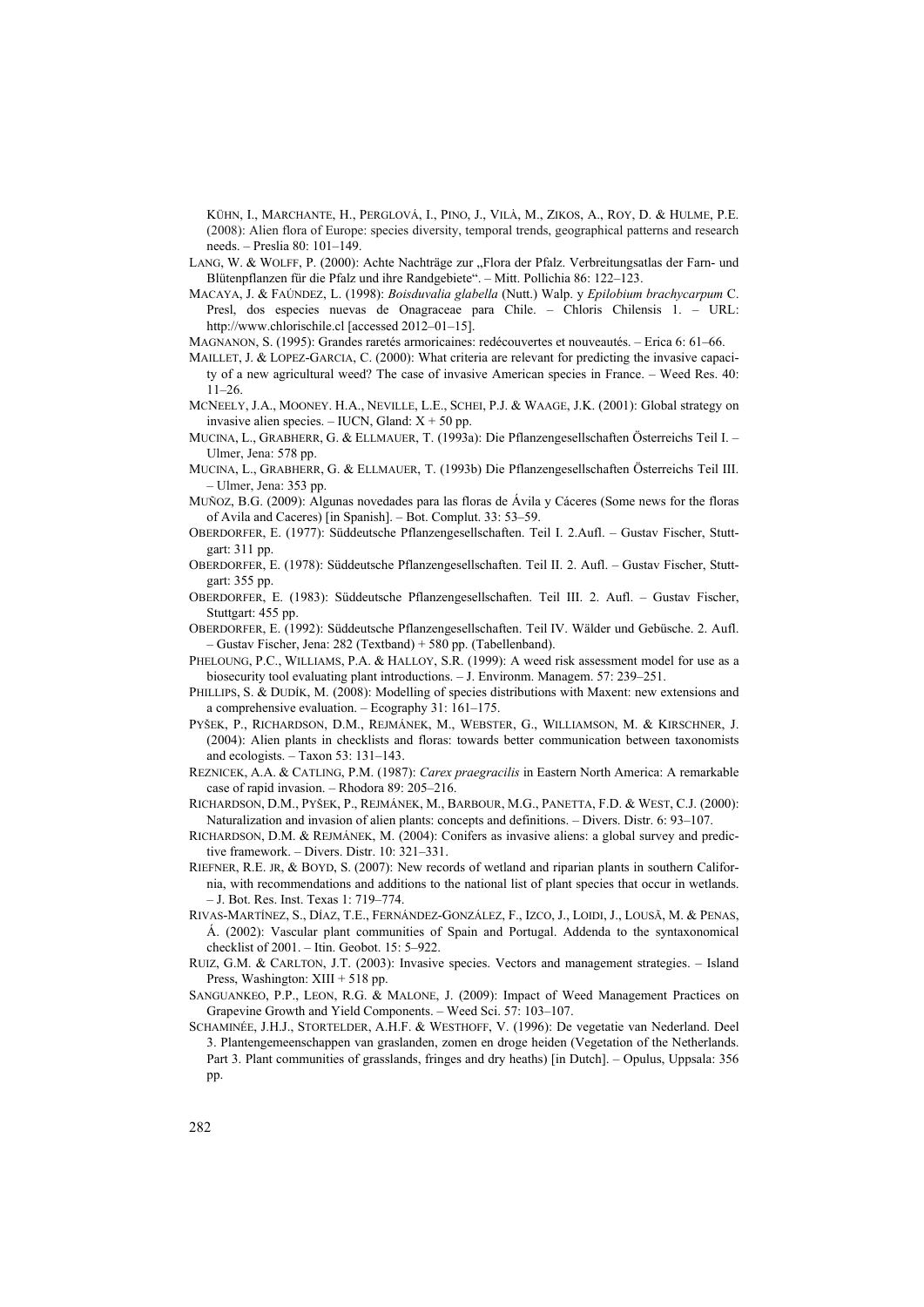- SCHAMINÉE, J.H.J., WEEDA, E.J. & WESTHOFF, V. (1995): De vegetatie van Nederland. Deel 2. Plantengemeenschappen van wateren, moerassen en natte heiden (Vegetation of the Netherlands. Part 2. Plant communities of waters, bogs and wet heaths) [in Dutch]. – Opulus, Uppsala: 360 pp.
- SCHAMINÉE, J.H.J., WEEDA, E.J. & WESTHOFF, V. (1998): De vegetatie van Nederland. Deel 4. Plantengemeenschappen van de kust en van binnenlandse pioniermilieus (Vegetation of the Netherlands. Part 4. Plant communities of the coast and inland pioneer vegetation) [in Dutch]. – Opulus, Uppsala: 346 pp.
- SCHNEDLER, W. & BÖNSEL, D. (1989): Die großwüchsigen Melde-Arten *Atriplex micrantha* C.A. Meyer in Ledeb. (= *A. heterosperma* Bunge), *Atriplex sagittata* Borkh. (= *A. nitens* Schkuhr = *A. acuminata* W. & K.) und *Atriplex oblongifolia* W. & K. an den hessischen Autobahnen im Sommer 1987. Teil I. Hess. – Florist. Briefe 38: 49–64.
- SCHOLZ, H. (2011): Fremdländische Gräser (Poaceae) in Deutschland. Beitrag zur Diskussion biologischer Invasionen. – Kochia 5: 1–7.
- SOLOMON, J. C. (1982): The systematics and evolution of *Epilobium* (Onagraceae) in South America. Ann. Missouri Bot. Gard. 69: 239–335.
- STORTELDER, A.H.F., SCHAMINÉE, J.H.J. & HOMMEL, P.W.F.M. (1999): De vegetatie van Nederland. Deel 5. Plantengemeenschappen van ruigten, struwelen en bossen (Vegetation of the Netherlands. Part 5. Plant communities of brushwood, thickets and forests) [in Dutch]. – Opulus, Uppsala: 376 pp.
- TACKENBERG, O. (2003): Modeling long distance dispersal of plant diaspores by wind. Ecol. Monogr. 73: 173–189.
- TACKENBERG, O. & STÖCKLIN, J. (2008): Wind dispersal of alpine plant species: A comparison with lowland species. – J. Veg. Sci. 19: 109–118.
- THIERS, B. (2012): Index Herbariorum: A global directory of public herbaria and associated staff. New York Botanical Garden's Virtual Herbarium. – URL: [http://sweetgum.nybg.org/ih](http://sweetgum.nybg.org/ih/) [accessed 2012– 05–17].
- WAGNER, W.L., HOCH, P.C. & RAVEN, P.H. (2007): Revised classification of the Onagraceae. Syst. Bot. Monogr. 83: 1–240.
- WILLIAMSON, M. (1996): Biological invasions. Chapman & Hall, London: XII + 244 pp.
- WILLIAMSON, M., PRESTON, C. & TELFER, M. (2003): On the rates of spread of alien plants in Britain. – In: CHILD, L.E., BROCK, J.H., BRUNDU, G., PRACH, K., PYŠEK, P., WADE, P.M. & WILLIAMSON, M. (Eds.): Plant invasions: Ecological threats and management solutions: 63–74. Backhuys Publishers, Leiden.
- ZULOAGA, F.O. & MORRONE, O. (1999): Catálogo de las plantas vasculares de la República Argentina II (Catalogue of the vascular plants of Argentina) [in Spanish]. – Missouri Botanical Garden Press, St. Louis:  $XXII + 621$  pp.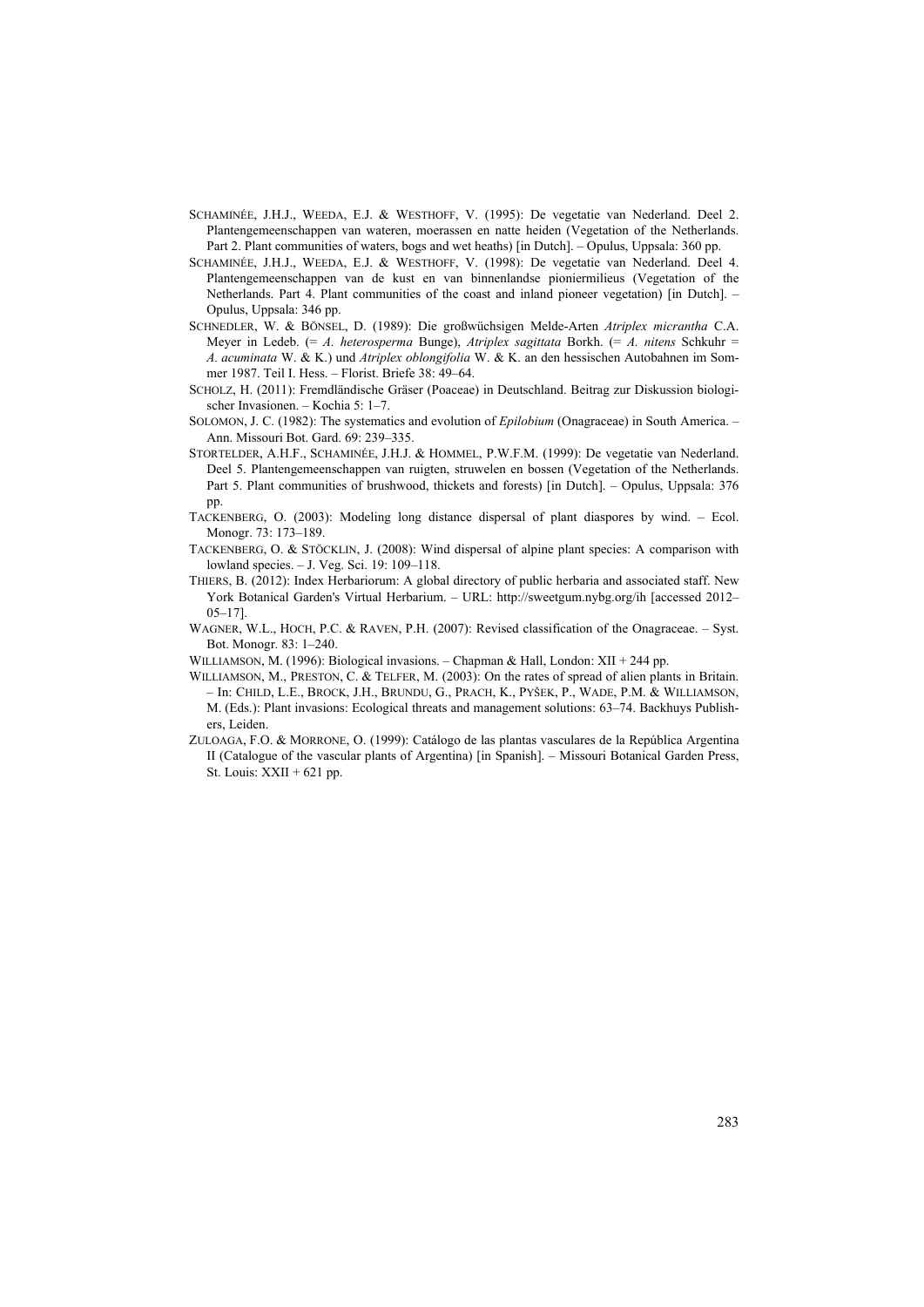# Gregor et al.: *Epilobium brachycarpum*

#### **Table 1.** Vegetation relevées of *Epilobium brachycarpum* from the Rhine-Main area and northern Bavaria (from Höcker & Hetzel 2007, relevé number in italics).

**Tabelle 1.** Vegetationsaufnahmen mit *Epilobium brachycarpum* aus dem Rhein-Main-Gebiet und dem nördlichen Bayern (aus Höcker & Hetzel 2007, Aufnahmenummer kursiv).

- b *Erigeronto-Lactucetum serriolae* Lohmeyer in Oberd. 1957
- a *Bromo tectorum-Corispermetum leptopteri* Sissingh 1950 c *Berteroetum incanae* Sissingh et Tideman in Sissingh 1950
	-
- ba Variant with *Filago arvensis* e Ruderal *Arrhenatherum elatius*-community
- bb Variant without distinctive species **f** *Epilobium brachycarpum* dominance stand

a de la contradición de la contradición de la contradición de la contradición de la contradición de la contradición de la contradición de la contradición de la contradición de la contradición de la contradición de la contr ba bb Number 2003 8 4 5 6 7 8 9 10 11 12 13 14 15 16 17 18 19 20 21 22 23 24 25 26 27 28 29 30 31 32 33 34 35 36 37 38 39 40 41 42 43 44 45 46 47 48 49 50 51 52 53 54 55 56 57 58 59 60 61 62 63 64 65 66 67 68 69 Year (20..) 06 06 06 06 06 04 06 06 06 04 06 06 06 06 06 06 06 06 06 06 09 06 04 06 06 08 09 06 06 06 06 08 06 06 09 09 09 09 09 09 09 09 09 09 09 09 09 09 09 08 09 07 06 07 07 07 06 06 07 07 07 06 06 06 07 06 07 07 07 Area relevé (m²) 10 12 15 6 4 25 9 15 16 25 5 25 18 32 16 60 12 20 18 12 25 15 25 4 35 25 25 7 15 11 16 9 6 7 4 4 4 4 25 4 16 25 4 4 25 4 4 4 25 25 20 25 16 25 25 25 32 20 9 9 9 25 6 8 9 28 9 9 9 Altitude (m a.s.l.) 105 105 95 105 107 94 107 95 95 95 95 95 95 99 95 95 95 95 95 95 95 95 107 99 107 107 107 107 107 107 107 107 107 107 107  $\mathsf{Slope}({}^o)$ Exposition - - - - - - - - - - - - - - - - - - - - - - - - - - - - - - - - - - - Cover herb layer (%) 30 5 5 60 26 10 25 10 25 20 20 21 225 15 40 25 8 10 8 45 35 15 40 35 50 30 15 35 5 40 10 5 85 25 15 35 20 15 25 25 30 15 25 15 10 25 15 60 40 60 50 20 2 20 35 15 10 5 15 95 20 5 2 95 10 40 25 16 10 5 1  $Cover \, \text{mass} \, (%)$   $\leq 5$   $\leq 1$   $\geq 2$   $\leq 1$   $\leq 1$   $\geq 2$   $\leq 1$   $\geq 2$   $\leq 1$   $\geq 2$   $\leq 1$   $\geq 2$   $\geq 2$   $\geq 2$   $\geq 2$   $\geq 2$   $\geq 2$   $\geq 2$   $\geq 2$   $\geq 2$   $\geq 2$   $\geq 2$   $\geq 2$   $\geq 2$   $\geq 2$   $\geq$ Number of species 11 23 15 21 23 24 22 18 20 35 28 23 34 29 22 24 31 15 31 37 28 27 21 21 19 14 15 19 12 4 12 8 11 0 28 18 10 13 13 9 9 8 8 17 22 25 11 12 8 10 6 17 14 4 4 2 12 9 8 5 8 2 1 1 Number % *Epilobium brachycarpum* 2 2 2 3 3 2 2 2 2 1 2 2 2 2 2 3 2 2 2 2 + 2 3 2 3 + 1 2 2 2 2 + 2 2 1 3 2 2 2 2 r 2 2 2 2 2 1 2 2 + 1 2 3 + + + 3 2 2 2 2 5 2 1 2 3 2 2 2 69 100 **Aa** *Corispermum leptopterum* 2.................................................................... 1 1 **dba** *Trifolium arvense* . r + . 1 r . + . 1 1 2 + . . . r . . . . . + . . . . . . . . . 2 . . . . . . . . . . . . . . . . . . . 2 . . . . . . . . . . . . . . . . 13 19 *Filago arvensis* . 1 1 1 r . + 2 r . r + 1 . . . . . . . . . . . . . . . . . . . . . . . . . . . . . . . . . . . . . . . . . . . . . . . . . . . . . . . . 10 14 *Vulpia myuros* . . . . . 11++1+ .+ . . . . . . . . . . . . . . . . . . . . . . . . . . .+ . . . . . . . . . . . . . . . . . . . . . . . . . . . . 8 12 *Agrostis capillaris* . . + + . 1 + . . 1 + + + . . . . . . . . . . . . . . . . . . . . . . . . . . . . . . . . . . . . . . . . . . . . . . . . . . . . . . . . 8 12 *Rumex acetosella* .1r+. . . . . .2.+. . . . . .+. . . . . . . . . . . . . . . . . . . . . . . . . . . . . . . .................. 6 9 **Ac** *Berteroa incana* +. . . . .r. .1r. . . . . . . . . . . . . . . . . . . . . . . . . . .r. . . . . . . . . .2. . . . . . . . . . . . . . . . . . . 6 9 **Dd** *Tanacetum vulgare* . r . . + + . . r + . . + . . . + r . r . . . . r . . r . . . 1 . . . . + + + . . . . . . . . . . . 2 3 1 . . . . . + . . . . . . . . . . 19 28 **De** *Arrhenatherum elatius* . . . . . . . . . . . . . . r . . . . . . . . . . . . . . . . . . . . . . . . . . . . . . . . . . 1 . . . 2 1 3 + + . . . . . . 1 . . . . 8 12 **V Sisymbrion / O Sisymbrietalia / K Chenopodiereally** *Erigeron canadensis Erigeron canadensis* 1 + + 1 . 1 1 + + 2 1 1 1 + + 2 1 1 1 2 2 r 2 . r . 1 2 + . . . 1 . + 1 1 1 + 1 . + 1 1 . 1 + 1 + . 3 . . . + . r + + + + . . . . . . . . 47 68 *Lactuca serriola* . r . . + . r . . + . r r r 2 + 1 + r + . r 1 2 . + 1 . . . + . . + . . . . + . . . . + . . . + . . 1 . . . . . . . . . . + . . . . . . . 25 36 *Tripleurospermum perforatum* . . . . + . + . 1 2 . r + r + 2 2 1 + 2 . . . . + + . . r r r + . + . r . . r + . . . . . . . . . + . . . + . . . . . . . . . . . . . . . 25 36 *Chenopodium album* s. l. ...r..r. .....r. .+ . . r . r . .+ . .++ . r . . . . r .+ . r . . . . . . . .+ . . . . . . . . . . . . . . . . . . . . 14 20 *Sonchus asper* . . r . . . . . r . . r . . + r r . + . . + . r r . . . . r . . . . . . . . . . . . . . . . . . . . . . . . . . . . . . . . r r . . . . . 13 19 *Bromus tectorum* 1 . . . . . r . r 1 . + . . . . . . . . 1 . . . . 2 . 2 . . . + . . . . . . . . 1 . . . . . . . . + . . . + . . . . . . . . . . . . . . . 12 17 *Senecio viscosus* (DV) r.r. .1. . .1.+. . . . . .+. . .+. .+. .1. r+. . . . . . . . . . . . . . . . . . .+. . . . . . . . . . . . . . . . . 12 17 *Setaria viridis* . . . 1 . . . . . . + . . . . . . . + + 1 . 1 . . . . . . . . . . . . . . . + . 2 . . . . . . . . . . . . . . . . + . . . + . . . . . . . 10 14 *Plantago arenaria* . . . . . . . . + 1 . . . . . . . . . . + . . . . . . . . . . . . . + + + . + . . + . . . + + . . . . . . . . . . . . . . . . . . . . . . 10 14 *Eragrostis minor* . . . . . . . .+ . . . . . . . . . . . . . . . . . . . . . . . . . . . .+ . . 2+1 . . . . . .+ . . . . . . . . . . . . . . . . . . . 6 9 *Chenopodium polyspermum* . . . . . . . . . . . . . . . rr . . . . . . . . . . . . r . . . . . . . . . . . . . . r . . . . . . . . .+. . . . . . . . . . . . . . 5 7 *Dittrichia graveolens* . . . . . . . . . . . . . . . . . . . . . . . . . .+ . . . . . . .+ .+ . . . . 1+ . . . . . . . . . . . . . . . . . . . . . . . . . . 5 7 *Sonchus oleraceus* . . . . . . . . . . . . . . . . . . . . .+.1. . . . . r . . . . . . . . . . . . . . . . . . . . . . . . . . . . . . . . .+. . . . . 4 6 *Sisymbrium altissimum* . . . . . . . . . . . . . . r . . . . . . .2. .+. . . . .+. . . . . . . . . . . . . . . . . . . . . . . . . . . . . . . . . . . . . 4 6 *Atriplex patula* . . . .+. . . . . . . . . r . . . . r . . . . . . r . . . . . . . . . . . . . . . . . . . . . . . . . . . . . . . . . . . . . . . . . . 4 6 *Solanum nigrum* subsp. *schultesii* ....... ......... . . . . . . . . .+. . . . . . . . . . . . . . . . . .+. . .+. . . . . . . . . . . . . . .+. ... 4 6 *Diplotaxis tenuifolia* (D) ....... . .+. . . . . . ..................................r.............. .... 3 4 *Lepidium virginicum* . . .+ . . . . . . . . . . . . . . . . . . . . . . . . . . . . . . . . . . . . . . . . . . . . .+1 . . . . . . . . . . . . . . . . . . 3 4 *Chaenorhinum minus* (D) ....... ......... . . . . . . . . . . . . . .+. . . . . . . . . .+.+. . . . . . . . . . . . . . . . . . . . . .... 3 4 *Amaranthus albus* . . . . . . . . . . . . . . . . . . . . . . . . . . . . . . . . . . . . . . . . .++ . .+ . . . . . . . . . . . . . . . . . . . . . . . 3 4 *Reseda luteola* . . . . . . . . . . . . . . . . . . . . . . . . . . . . . . . . . . . . . .+. . . . .+. . .+. . . . . . . . . . . . . . . . . . . . 3 4 *Salsola kali* subsp. *tragus* ....... ......... . . . . . . . . . . . . . . . . . . . . . .+. . r . . . . . . . . . . . . . . . . . . . . . . . .... 2 3 *Digitaria ischaemum* . . . . . . . . . . . . . . . . . . . . . . . . . . . . . . . . . . . . . . . . 1+ . . . . . . . . . . . . . . . . . . . . . . . . . . . 2 3 **V** *Dauco-Melilotion* **/K** *Artemisietea Daucus carota* . . . . r . . + . 1 . + r + + r r r r . + . . + + . . . . . . . 1 r . . . . 1 r . . . + . . . r . . . . + . . . r . . . . . . . . . . . . 22 32 *Medicago lupulina* (D) ....... .11112r . r . 1 . 1+ .+ . r . r . r . . . . . .+ .+ .++ . . . .+ .+ . . . . r . . . r . . . . . . . . . . . . 22 32 *Hypericum perforatum* (D) . . . . . . .2. . . .+. . . . . . .+ . . . .+ . . . . . . 1 . . .+ .+ .+ r . . . .+ .++ .+ .+ . . . r+ . . . . .+ . . . . 17 25 *Artemisia vulgaris* . . . + + . 1 . . 1 + . 1 . + r . . . . . r . r . + . . . . . . . . . . r . r . . . . . . . . . . 1 . . + . + . r . . . . . . . . . . . . 17 25 *Senecio inaequidens* . . . . . . . . . 1 . . . . . . . . . . . . . . . . . . . . . . . . . + + + 1 2 1 1 1 2 2 1 1 1 1 . 1 . . . . . . . . . . . . . . . . . . 16 23 *Cirsium vulgare* . . . . . r . . . . . + . . + + + . r . + . . + . . + . . . . . . . . . . . + . r r + + . . . . . . r . . . . . . . . . . . . . . . . . . 15 22 *Cirsium arvense* . . . . . 1 . . . . + . . r 2 + + . . 1 . + . + . . . . . . . . + 1 . . . . . . . . . . . . . . . . r . . . . . . . . . . 2 . . . r . . . 14 20 *Melilotus albus* . . . . . . . . . . . . . r + . r . + r 1 . . . . . . . . r . . . r . r . . . + . . + 1 . . . . . . . . . . . . . r . . . . . . . . . . . 13 19 *Erigeron annuus* s. l. ....... . . .+ .++ . . . . . .+ . . . . . . . . . . . . . . . . . . . . . . . . . . . . 22 . . 1+ . . . .+ . . . .+ .+ . . 11 16 *Crepis capillaris* (D) . . . . . . .+ .+++ . ... . r .++ . . . . . . . . . . . . . . . . . . . 1 . . . . . . . .+ . . . . . . . . . . . . . . . . . . . 9 13 *Oenothera* spec. ....... ......... . . . . . .+. . . r . . . . . . . . .+. . . . . . rrr . .+. . . . . . . . . . . . . . . . . . . . 7 10 *Oenothera biennis* s. l. 2...... ...r..... . . . .2. . . . . .1. . . . . . . . . . . .+. . . . . . . . . . . . . . . . . . . . . . . . .... 5 7 *Picris hieracioides* . . . . . . . . . . . . .+. r . . . . . . . . . . . . . . . . . . . . . . . . . . . . . . . . . . . . . . . . r . . . . . rr . . . . . 5 7 *Solidago canadensis* . . . . . . . . . . . . . . . . . . . . . . . . . . . . . . . . . . . .++ . . . . . . . . . . .+ .+ . . . . . . . . . . . . . . . . . 4 6 *Verbascum thapsus* (D) ....... ......... . . . . . . . . . . . . . . . . . .+.+. . . .+. . . . . .+. . . . . . . . . . . . . . . . .... 4 6 *Linaria vulgaris* . . . . . . . . . . . . . . . . . . . . . . . . . . . . . . . . . . . . . . . . . . . . . . . . .+.+. . . . . . . . . . r . . . . . . 3 4 *Calystegia sepium* . . . . . . . . . . . . . . . .+. . . . r . . . . . . .1. . . . . . . . . . . . . . . . . . . . . . . . . . . . . . . . . . . . . . . 3 4 *Oenothera pycnocarpa* . . . . .2. . .2. . . . . . . . . . . . . . . . . . . . . . . . . . . . . . . . . . . . . . . . . . . . . . . . . . . . . . . . . . . 2 3

## Continued on back page Fortsetzung auf der Rückseite